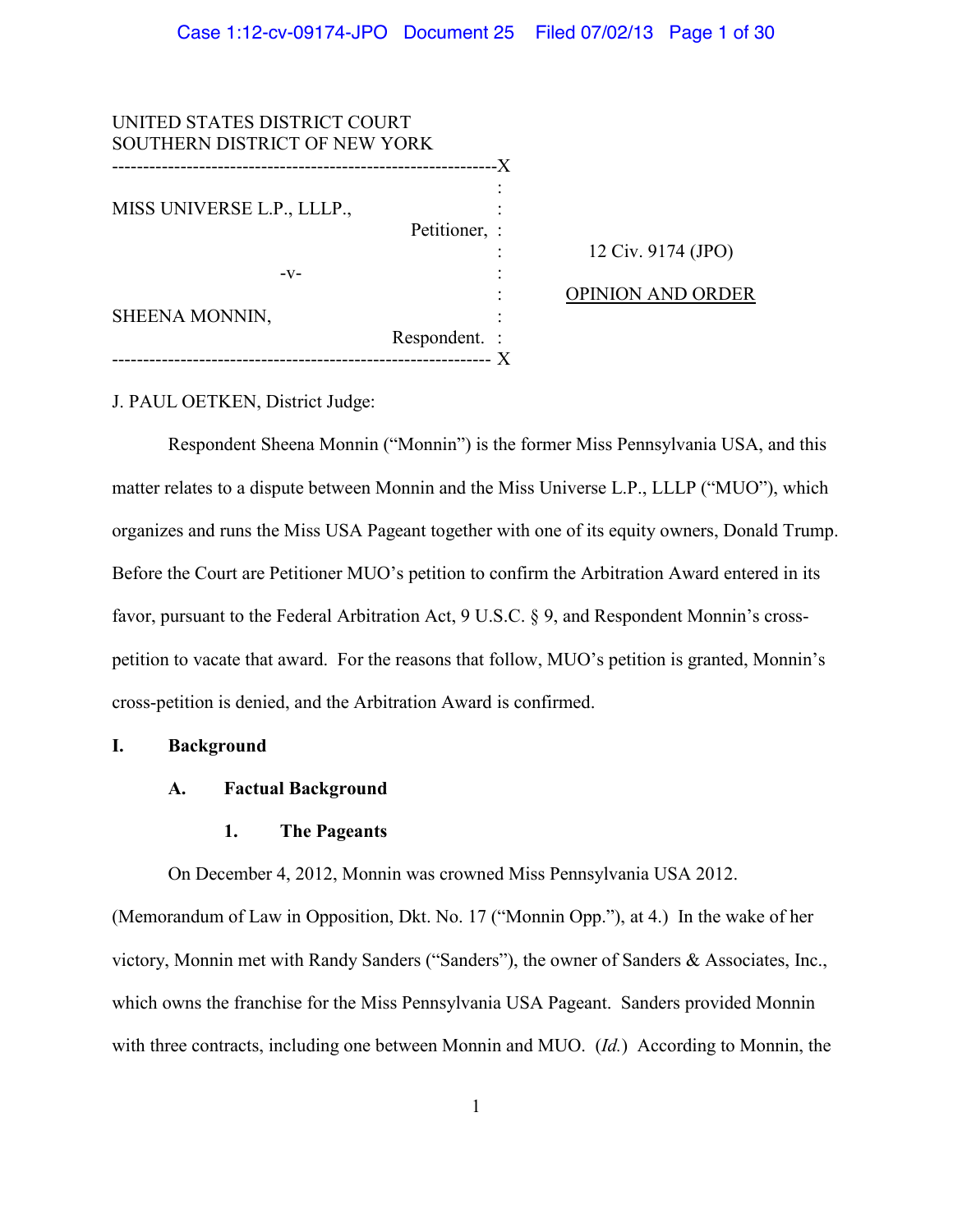### Case 1:12-cv-09174-JPO Document 25 Filed 07/02/13 Page 2 of 30

documents were "long, single spaced, extremely dense, and full of legal terms that [Monnin] did not understand." *(Id.)* Although Monnin asserts that she "barely [had] read through the first few pages (which did not contain an arbitration clause)," when Sanders returned and asked her if she had questions (*id.* at 4-5), a copy of the relevant contract reveals that Monnin initialed every page, and signed the final one. (Declaration of Scott S. Balber, Dkt. No. 23 ("Balber Decl."), Ex. A.) Sanders later provided Monnin with a signed copy of the two contracts with Sanders & Associates, as well as with an unsigned copy of the agreement with MUO. With respect to this latter document, Monnin contends that "[h]aving only read the first few pages, [she] could not confirm that the third document was an actual copy of the Miss USA agreement that she had signed." (Monnin Opp. at 5.)

Monnin, as Miss Pennsylvania USA, went on to compete in the Miss USA Pageant in Las Vegas, Nevada. The telecast for the Miss USA Pageant began on June 3, 2012, with fifty-one contestants onstage. The field, however, was quickly limited to the top 16 contestants, based upon scoring from a prior, preliminary round. During a commercial break, the women who did not advance, Monnin among them, were dismissed from the stage. (*Id.* at 5-6.) While waiting in the wings before returning to the dressing rooms, Monnin claims that Miss Florida USA, Karina Brez ("Brez"), intimated that the results of the contest were predetermined, stating: "I know who is going to be in the top 5." (*Id.* at 6.) After inquiring further, Monnin contends that Brez explained that she had seen a "paper in a notebook in the back of the stage entitled 'final show telecast' earlier in that day," in which the top 5 contestants were already listed, despite the fact that the competition had not yet proceeded to the finals. (*Id.*) Immediately, Monnin texted Sanders, stating "this is f-ing rigged Randy," adding various other statements such as "I'm done. This is ridiculous" and "It's obviously rigged so the girl they want can shine; they kept several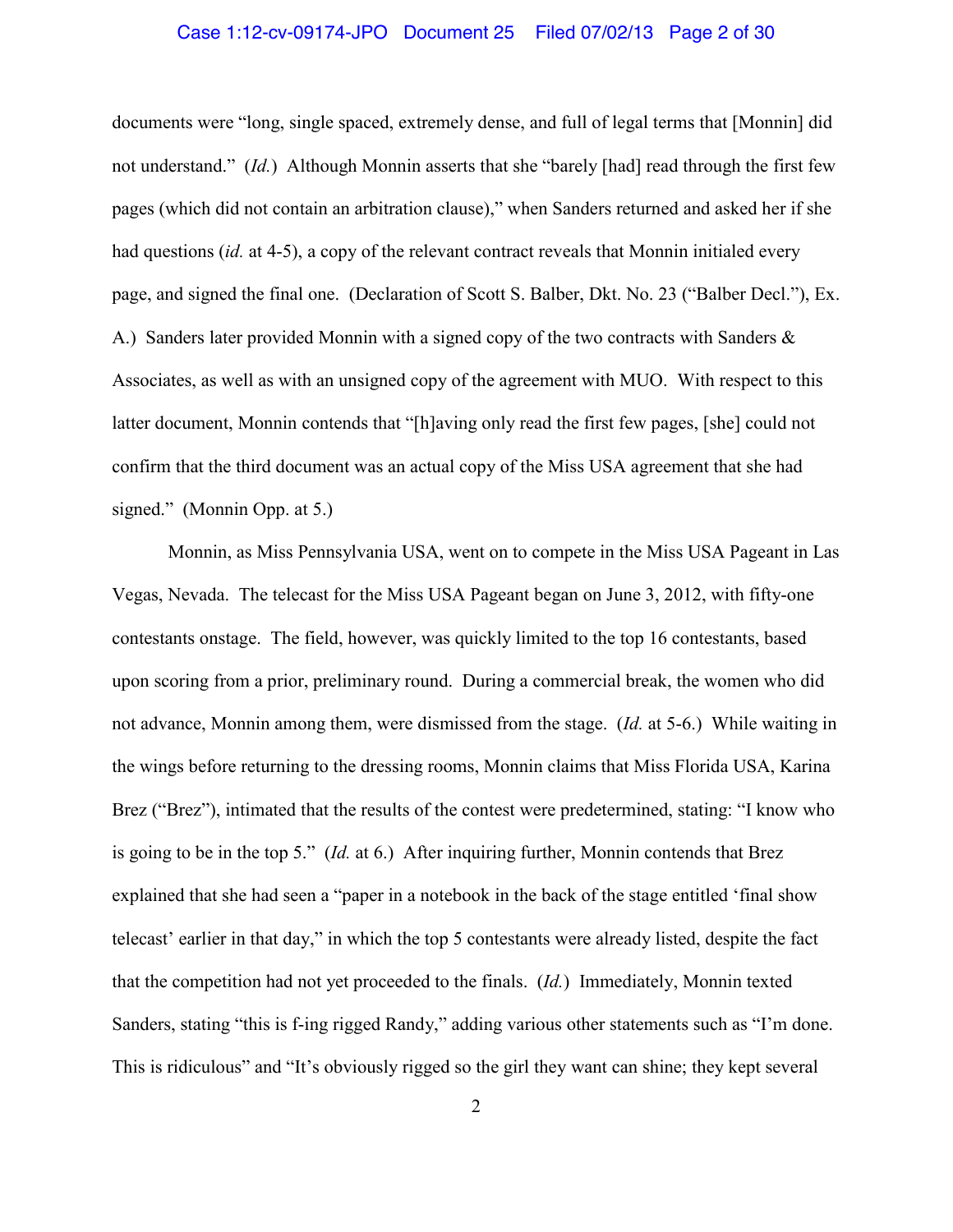### Case 1:12-cv-09174-JPO Document 25 Filed 07/02/13 Page 3 of 30

beautiful girls out for that reason." (Declaration of Richard F. Klineburger, III, Dkt. No. 18 ("Klineburger Decl."), Ex. P ("Final Award"), at 4; Declaration of Respondent Sheena Monnin, ("Monnin Decl."), Ex. A.)<sup>[1](#page-2-0)</sup> Monnin asserts that she remained silent for the remainder of the competition, "hoping that Brez would turn out to be wrong." (Monnin Opp. at 6.) The final 5 women, however, matched those on the putative list, and the overall "winner was Miss Rhode Island USA, Olivia Culpo, just as Brez stated." (*Id.*)

The morning after the pageant, on June 4, 2012, Monnin emailed Sanders her resignation; she also sent Sanders a text message which stated as follows: "Please check your email. I have sent you my final and unchangeable thoughts and decision. I will not change my mind or be talked out of this decision. Time will not change my decision. I consider my choice to be effective immediately." (Monnin Decl., Ex. A.) She also added: "I will not keep quiet on this. This was not fair play." (*Id.*) Monnin's resignation email to Sanders cited her disagreement with the MUO decision to permit transgendered contestants to compete in the Pageant, stating: "I refuse to be part of a pageant system that has so far and so completely removed itself from its foundational principles as to allow and support natural born males to compete in it. This goes against every moral fiber of my being." (Final Award, at 5.)

# **2. The Relevant Statements**

That same day, Monnin posted on her Facebook page, informing her fans of her resignation. She wrote the following:

<span id="page-2-0"></span> $<sup>1</sup>$  This text message exchange also included a barrage from Monnin stating, in rapid succession:</sup> "Seriously?" "Colorado?"; "South Carolina?"; "Florida saw the list of Top 5 this morning"; "It was on a script for the show tonight"; "I'm fine. But I thought his was an honest system"; "I truly hope it is." Sanders expressed his belief that the system was well-regulated and honest, and implored Monnin to "Be strong!" and not to "let this change who you are!"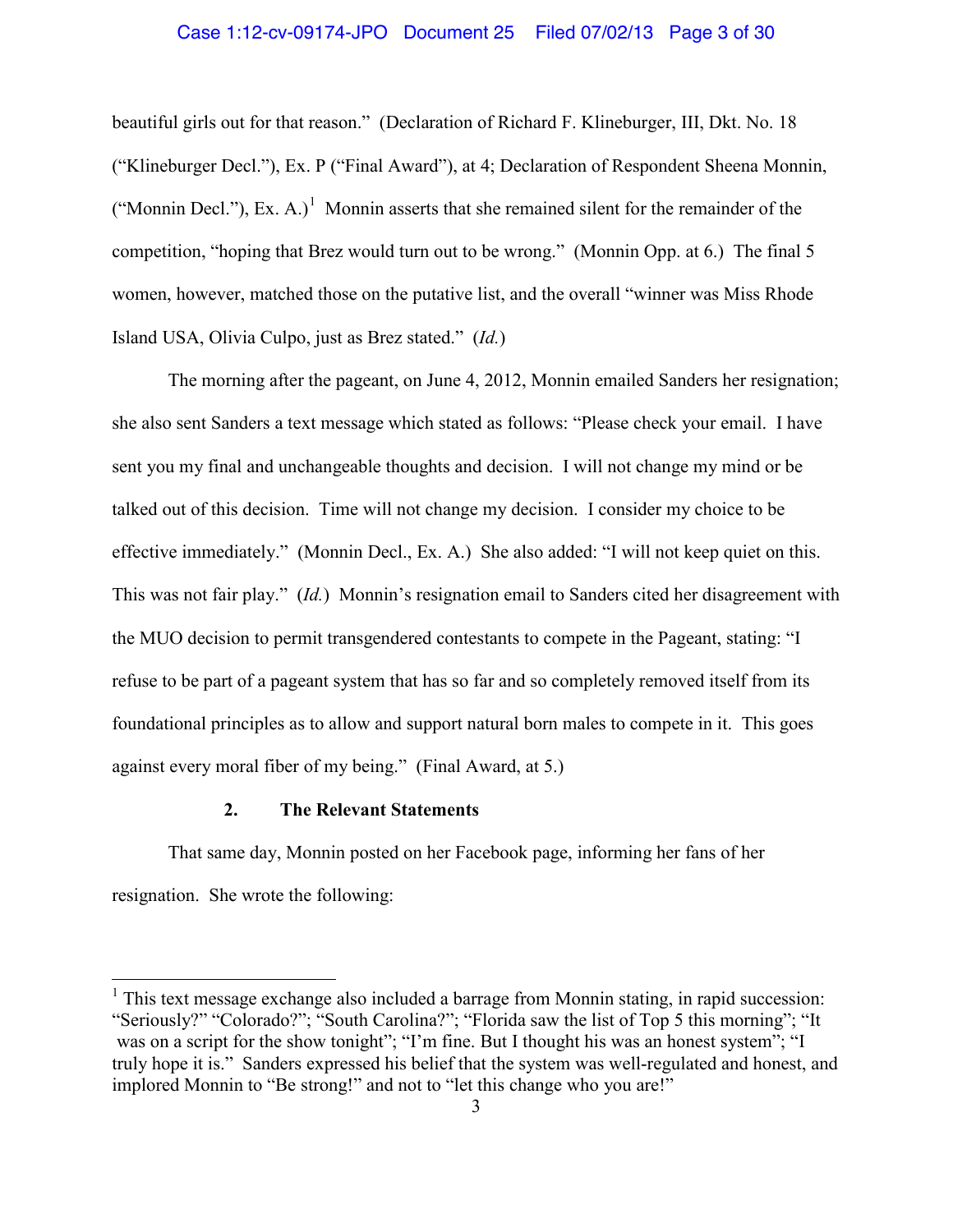I have decided to resign my position as Miss Pennsylvania USA 2012. Effective immediately I have voluntarily, completely and utterly removed myself from the Miss Universe Organization. In good conscience I can no longer be affiliated in any way with an organization I consider to be fraudulent, lacking in morals, inconsistent, and in many ways trashy. I do not support this system in any way. In my heart I believe in honesty, fair play, a fair opportunity, and high moral integrity, none of which in my opinion are part of this pageant system any longer.

(*Id.* at ¶ 47.) Monnin received some initial support from fellow Pageant contestants, with one sending her a Facebook message stating: "I'm so proud of you. I was there with you backstage when it all went down. Didn't Kelly  $O^2$  $O^2$  also confirm the script? So crazy. Love u sista. Flo-Reeeeda!" Monnin responded, thanking the unnamed contestant for her support, to which the woman replied: "This is kind of cool. You started a big buzz and the blogs actually agree with you. Go girl!" (Monnin Decl., Ex. B.) Monnin also received a text message from another Pageant participant, who applauded Monnin for speaking out and added, "hopefully this brings more awareness to how shady this particular competition really was." (*Id.*, Ex. C.) Bolstered by this support, Monnin wrote another Facebook post on June 5, 2012:

> I agree that it is my moral obligation to state what I witnessed and what I know to be true. I will relay to you the reasoning behind my resignation. I witnessed another contestant who said she saw the Top 5 BEFORE THE SHOW EVER STARTED proceed to call out in order who the Top 5 were before they were announced on stage. Apparently the morning on June  $3<sup>rd</sup>$  she saw a folder lying open to a page that said 'FINAL SHOW telecast, June 3, 2012'. After the Top 16 were called and we were standing backstage she hesitantly said to me and another contestant that she knew who the Top 5 were. I said 'who do you think they will be? She said that she didn't 'think' she 'knew' because she saw the list that morning. She relayed whose names were on the list. Then we agreed to wait and see if that was indeed the Top 5 called that night. After it was indeed the Top 5 I knew the show must be rigged; I decided at that moment to distance myself from an

<span id="page-3-0"></span> <sup>2</sup> Referring to celebrity Kelly Osborne.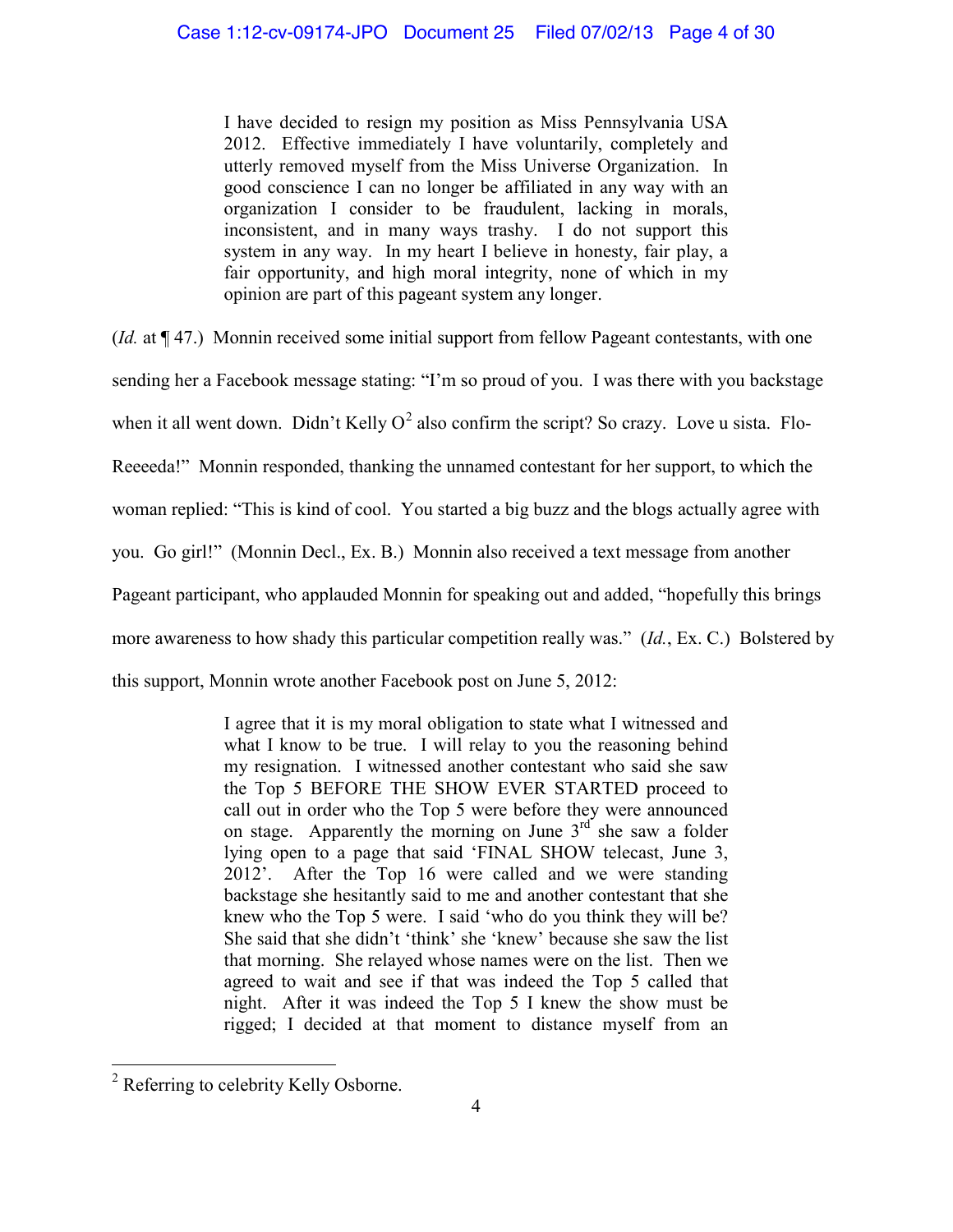organization who did not allow fair play and whose morals did not match my own. That is all I know about this. If this contestant would like to step forward as an eye witness and as being the one who saw the sheet with the Top 5 already selected before the judges ever saw the Top 16, then perhaps action can be taken. As for me, I believe her words and I will not encourage anyone to compete in a system that in my opinion and from what I witnessed was dishonest.

(*Id.* at ¶ 51.) In the aftermath of these two Facebook posts, Monnin claims that MUO "went on a veritable media frenzy," with Trump stating on Good Morning America that Monnin suffered "loser's remorse," and MUO's counsel threatening legal action. (Monnin Opp. at 8.) Trump also appeared on the Today Show, where he called Monnin's allegations "disgraceful," and noted that Brez denied that she had seriously contended the show was "fixed" or predetermined. Later, Brez appeared on E! and confirmed Trump's account, explaining that she was only joking when she spoke about the rehearsal list and adding that the eventual winner, Olivia Culpo, was not on that list, and as such, the Pageant could not have been rigged. (*Id.* at 8-9.)

Monnin claims that, "overwhelmed" with the attacks against her, and supported by some of her fellow contestants,<sup>[3](#page-4-0)</sup> she "felt compelled to publically respond." (*Id.* at 9.) It is this compulsion which gave rise to an appearance by Monnin on the Today Show, and eventually,

(*Id.*, Ex. E.)

<span id="page-4-0"></span><sup>&</sup>lt;sup>3</sup> One contestant texted Monnin in the wake of MUO's and Trump's media statements: "I'm proud of you for standing up for what you believe in. Your are [sic] a strong, beautiful, and intelligent woman, don't let Trump make feel [sic] like anything less! I sincerely hope that the truth will come out and it will because of your courage to speak up." (Monnin Decl., Ex. D.) Another sent her a similarly encouraging Facebook message:

I've been talking with the other girls and we're all disgusted with how they are trying to turn things against you in the media. We know you didn't make this up out of no where  $[sic]$  – a lot of girls know about that list backstage and are outraged. I personally heard about it straight from the girl who saw the list. I want to thank you for not just sticking up for yourself and your beliefs, but all of us. We want to get behind you on this if we can, if there's anything we can do let us know!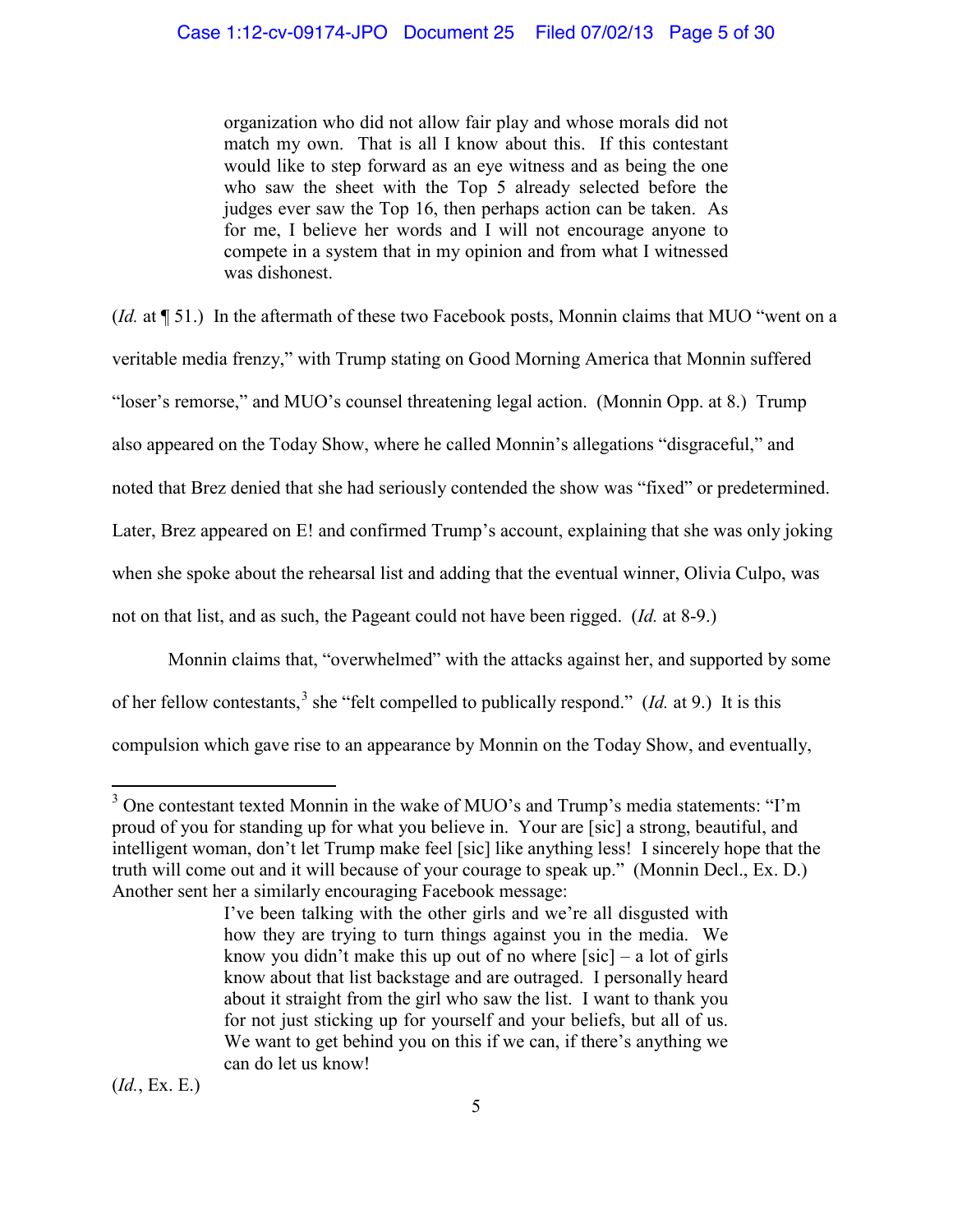### Case 1:12-cv-09174-JPO Document 25 Filed 07/02/13 Page 6 of 30

resulted in the Arbitration Award against her. During Monnin's discussion with Ann Curry, airing on June 8, 2012, Monnin repeated the substance of her Facebook posts and beliefs on national television, explaining in detail her conversation with Miss Florida USA. (Final Award, at 6.) In response to Curry's statement that Brez, Miss Florida, had since clarified her statements, Monnin explained that "many years of psychological training" had enabled her to discern when an individual was being truthful. (*Id.* at 7.) Accordingly, Monnin reiterated that she was sure, without a doubt, that Miss Florida had been honest when she had stated that the results of the contest were predetermined. (*Id.*) Monnin also added that she had no intention of utilizing the Today Show interview in order to "destroy" or "bad talk" anybody, but rather, simply wanted to provide her version of events. (*Id.* at 9.) The day following the interview, Monnin received another text of support from a fellow contestant, who wrote, *inter alia*: "Wow I can't believe FL is denying what she said now." (Monnin Decl., Ex. E.)

# **3. The Arbitration**

Monnin's contract with MUO, titled "Official Entry Form/Contract 2012 Miss USA Pageant," provided that in the event that "any controversy or claim arising out of or relating to this Agreement, the breach of any term hereof, or [] participation in or in connection with the Pageant" could not "be settled through direct discussions," the parties agreed to "endeavor first to settle the controversy or claim by mediation . . . administered by JAMS," and if unable to resolve the issues, agreed to submit to "binding arbitration . . . administered by JAMS." (Final Award, Ex. B, ¶ 22.) Accordingly, on June 25, 2012, after Monnin failed to participate in mediation, MUO filed its Demand for Arbitration and Statement of Claim with JAMS, serving it on Monnin. (Monnin Opp. at 10.) MUO's Statement of Claim sought compensatory damages of \$10 million, for alleged defamation, tortious interference with prospective economic advantage,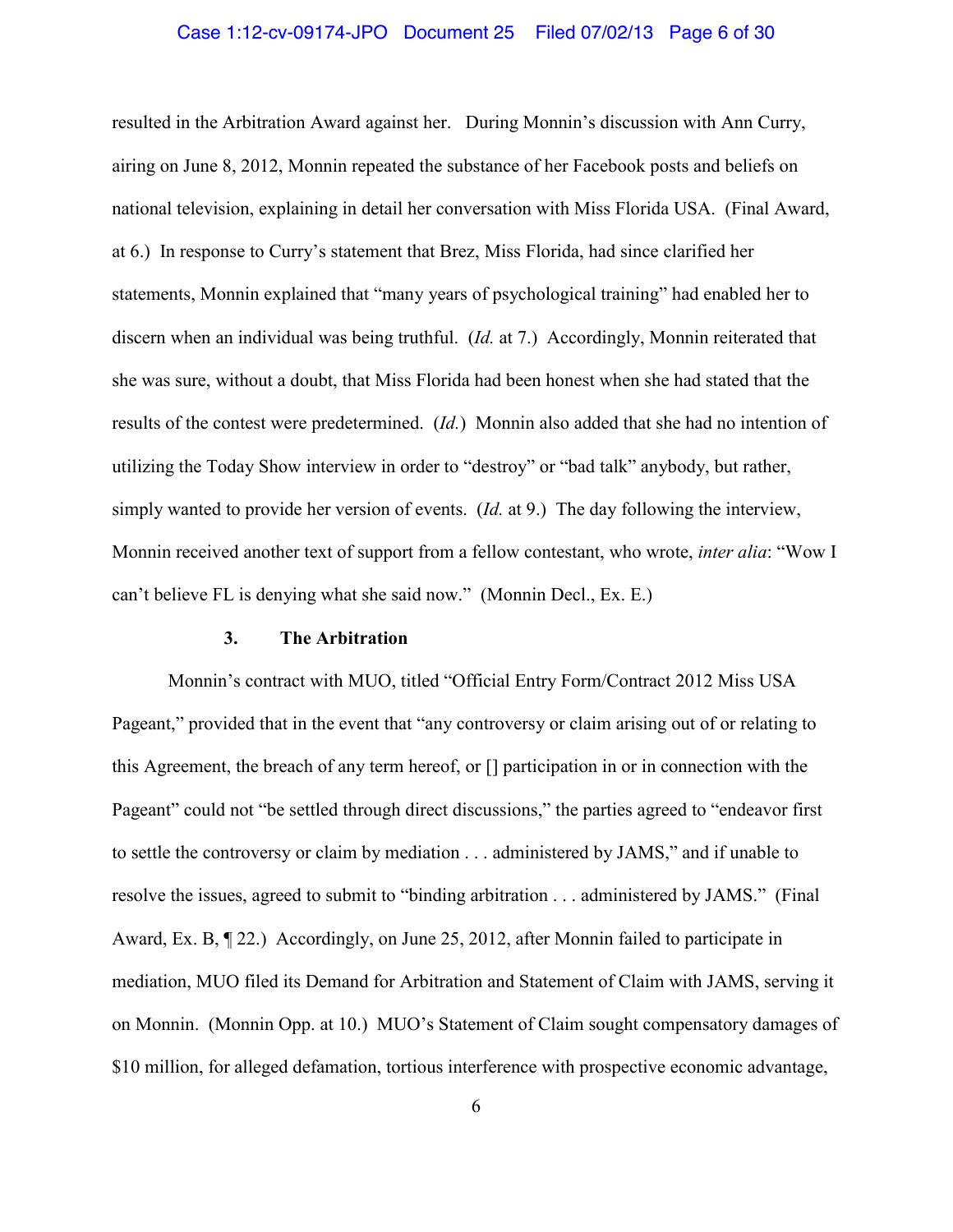#### Case 1:12-cv-09174-JPO Document 25 Filed 07/02/13 Page 7 of 30

and breach of contract. (*See* Balber Decl., Ex. D.) Over the course of the next several months, JAMS and MUO's counsel engaged in significant correspondence with both Monnin and her attorney Richard Klineburger, III. (*See* Reply Memorandum of Law in Further Support, Dkt. No. 22 ("MUO Rep."), at 3-5.) However, neither Monnin nor Klineburger participated in the arbitration process, and they both failed to appear at the Arbitration Hearing, which took place on November 5, 2012.<sup>[4](#page-6-0)</sup> It appears that Monnin was unaware that the Arbitration Hearing was going forward, as her attorney had not told her as much. (*See* Monnin Opp. at 13 ("[T]otally unbeknownst to Sheena, on November 5, 2012, an arbitration hearing had proceeded before Arbitrator Katz.").) In addition to engaging in pre-hearing briefing, at the day-long Hearing, MUO provided various exhibits, including a videotape of Monnin's Today Show interview, and live testimony from four witnesses: (1) Paula Shugart, MUO's President; (2) Tal Goldhammer, an Ernst and Young partner responsible for monitoring the Pageant's judging process; (3) Craig Heitkamp, a state director and franchisee of MUO; and (4) Jonathan Low, an expert witness who testified regarding damages. (*See* MUO Rep. at 6-7.)

On December 10, 2012, Arbitrator Theodore H. Katz issued his Arbitration Award. (*See generally* Final Award.) In his Award, Arbitrator Katz meticulously reviewed the background circumstances of the dispute between Monnin and MUO, describing the various statements made by Monnin—via text message; on Facebook; and finally, during her television interview on the Today Show. (*Id.* at 4-6.) The Award noted that "when questioned by MUO officials, Miss Florida expressed shock that Monnin was claiming that she had identified the five finalists before they were announced." (*Id.* at 7.) Arbitrator Katz wrote that despite the fact that Miss Florida

<span id="page-6-0"></span> <sup>4</sup> The various exchanges among JAMS, MUO, Monnin, Klineburger, and MUO's counsel are documented and discussed in further detail below in section III.B.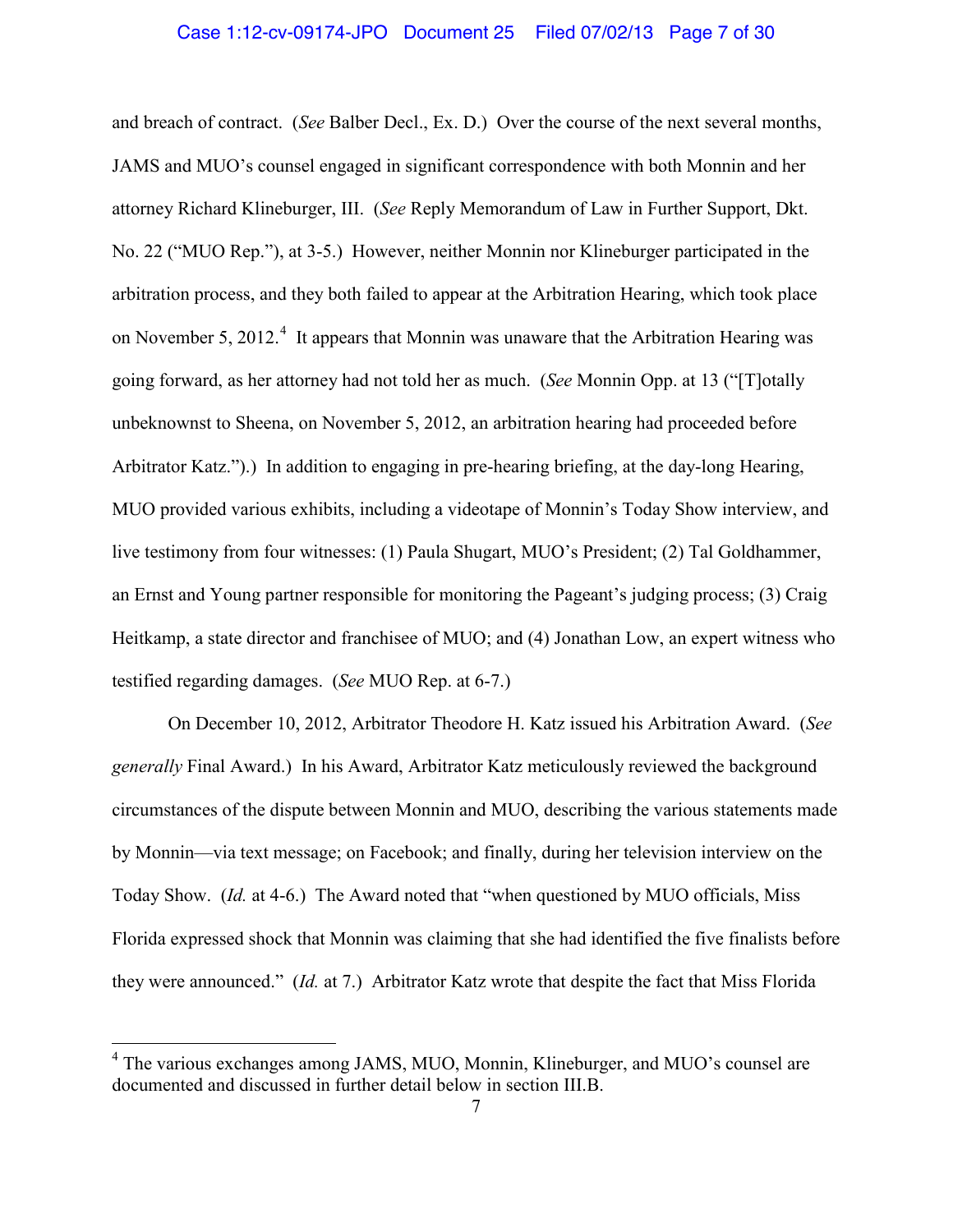### Case 1:12-cv-09174-JPO Document 25 Filed 07/02/13 Page 8 of 30

had clarified her statements, Monnin nonetheless repeated her allegations concerning the Pageant during her Today Show interview. (*Id.*) Additionally, the Award detailed the "many comments and questions" MUO received from "the press, the general public, as well as franchisees and other business-related entities" in the wake of Monnin's public comments. (*Id.*)

Arbitrator Katz also discussed how, "[i]n the months preceding the 2012 Miss USA Pageant, MUO had been planning to stage its 2013 Pageant on the Gulf Coast." (*Id.*) In an effort to do so, MUO met with "members of the local Congressional delegation and other local politicians, who endorsed the locale of the Pageant and viewed it as a means of increasing tourism on the storm-ravaged Gulf Coast." (*Id.*) In keeping with this theme, MUO engaged in significant discussions with BP as a potential corporate sponsor, "who was prepared to pay a \$5 million site fee to MUO, as a means of burnishing its corporate image." (*Id.*) However, Arbitrator Katz cited testimony showing that, in the wake of Monnin's comments, when "MUO resumed discussions with [BP]," the sponsor inquired as to "the allegations of 'rigging', [and] expressed concern about the effect on its image," eventually choosing to "abandon[] the proposed sponsorship." Furthermore, the Award explained that, as a result of this sponsorship loss, MUO was forced to "hastily" make "arrangements to stage the Pageant in Las Vegas, where it did not receive a site fee." (*Id.*)

In analyzing liability, Arbitrator Katz found that Monnin published defamatory statements about MUO on Facebook and on the Today show, and furthermore, that the statements were factual, capable of proof, false, and "obviously harmful to MUO's business reputation." (*Id.*) Moreover, he concluded that Monnin made the statements with "actual malice." (*Id.* at 9-10.) However, Arbitrator Katz found no breach of contract, as Monnin had already resigned by the time she published the June 5 Facebook statement and engaged in the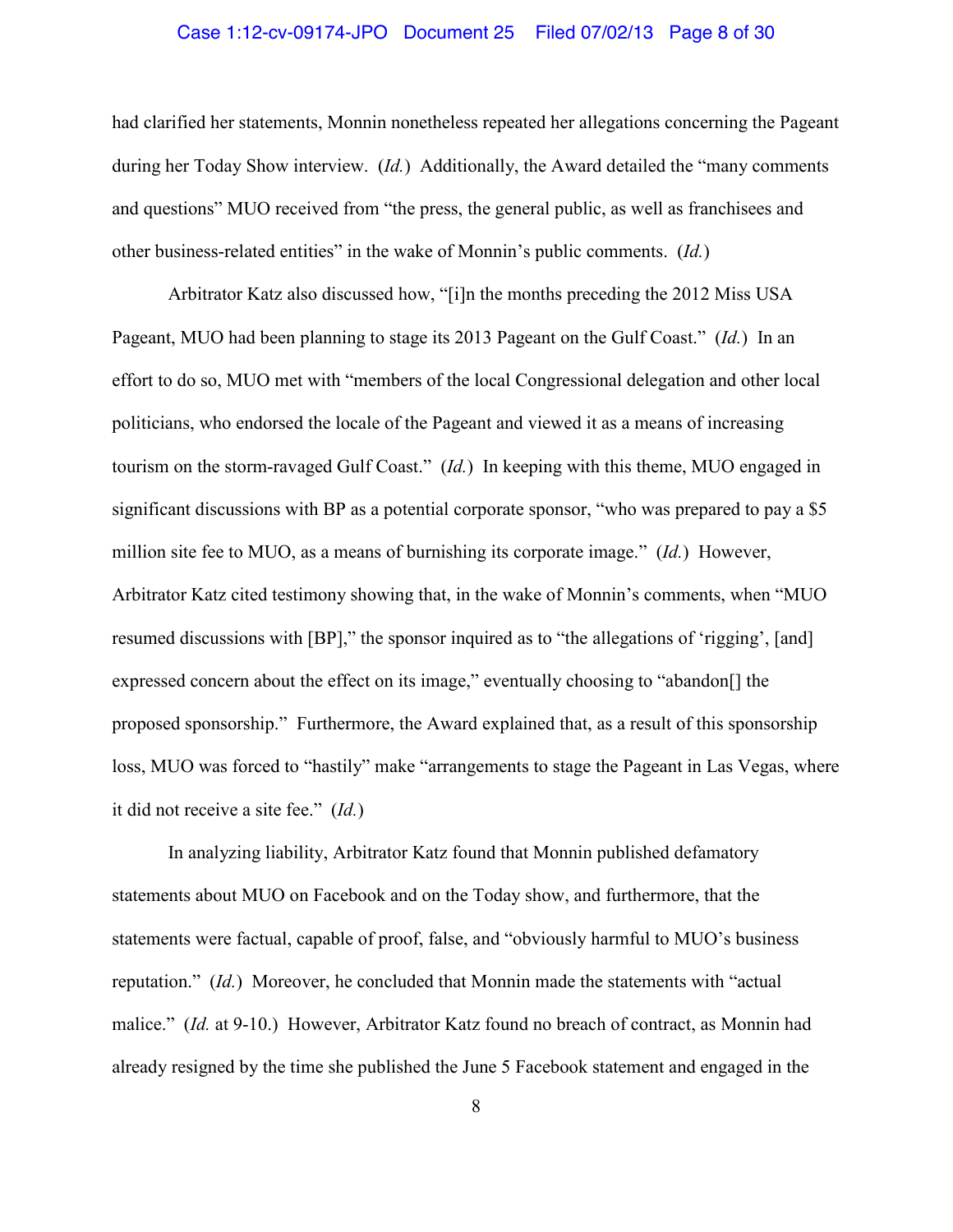### Case 1:12-cv-09174-JPO Document 25 Filed 07/02/13 Page 9 of 30

Ann Curry interview. Regarding damages, Arbitrator Katz found that MUO had proved that it lost \$5 million in the form of the BP site fee, as the sponsorship failed to go forward due to the "rigging allegations." (*Id.* at 12-13.) He denied MUO's claims for additional damages, citing a lack of "sound basis to fix a reasoned and reasonably precise amount of loss of [market] value," and also declined to award MUO injunctive relief. (*Id.* at 14.) To summarize, Arbitrator Katz awarded \$5 million in monetary damages to MUO, finding that Monnin had defamed the organization with her public statements. (*Id.* at 16.)

### **B. Procedural Background**

MUO filed its Petition to Confirm the Arbitration Award with this Court on December 17, 2012. (Dkt. No. 1.) MUO next requested that the Court enter a default judgment against Monnin, who had been served with the Petition on December 20, 2012. (Dkt. Nos. 4, 5.) In early January, Monnin, who at the time was *pro se*, requested a four-week extension to respond to the Petition. (Dkt. No. 11.) This Court granted Monnin's request and set a briefing schedule in its Order of January 11, 2013. (Dkt. No. 9.) Monnin, who by this time had secured counsel, filed her Cross-Motion to Vacate the Arbitration Award on February 5, 2013. (Dkt. No. 16.) MUO submitted its Reply Memorandum of Law on February 20, 2013. (Dkt. No. 22.)

#### **II. Legal Standard**

"It is well-settled that judicial review of an arbitration award is narrowly limited," *Barbier v. Shearson Lehman Hutton Inc.*, 948 F.2d 117, 120 (2d Cir. 1991), and the reviewing court "must grant" the petition to confirm an award "unless the award is vacated, modified, or corrected," 9 U.S.C. § 9; *accord D.H. Blair & Co., Inc. v. Gottdiener*, 462 F.3d 95, 110 (2d Cir. 2006). Moreover, a reviewing court may vacate an Arbitration Award only in certain, specific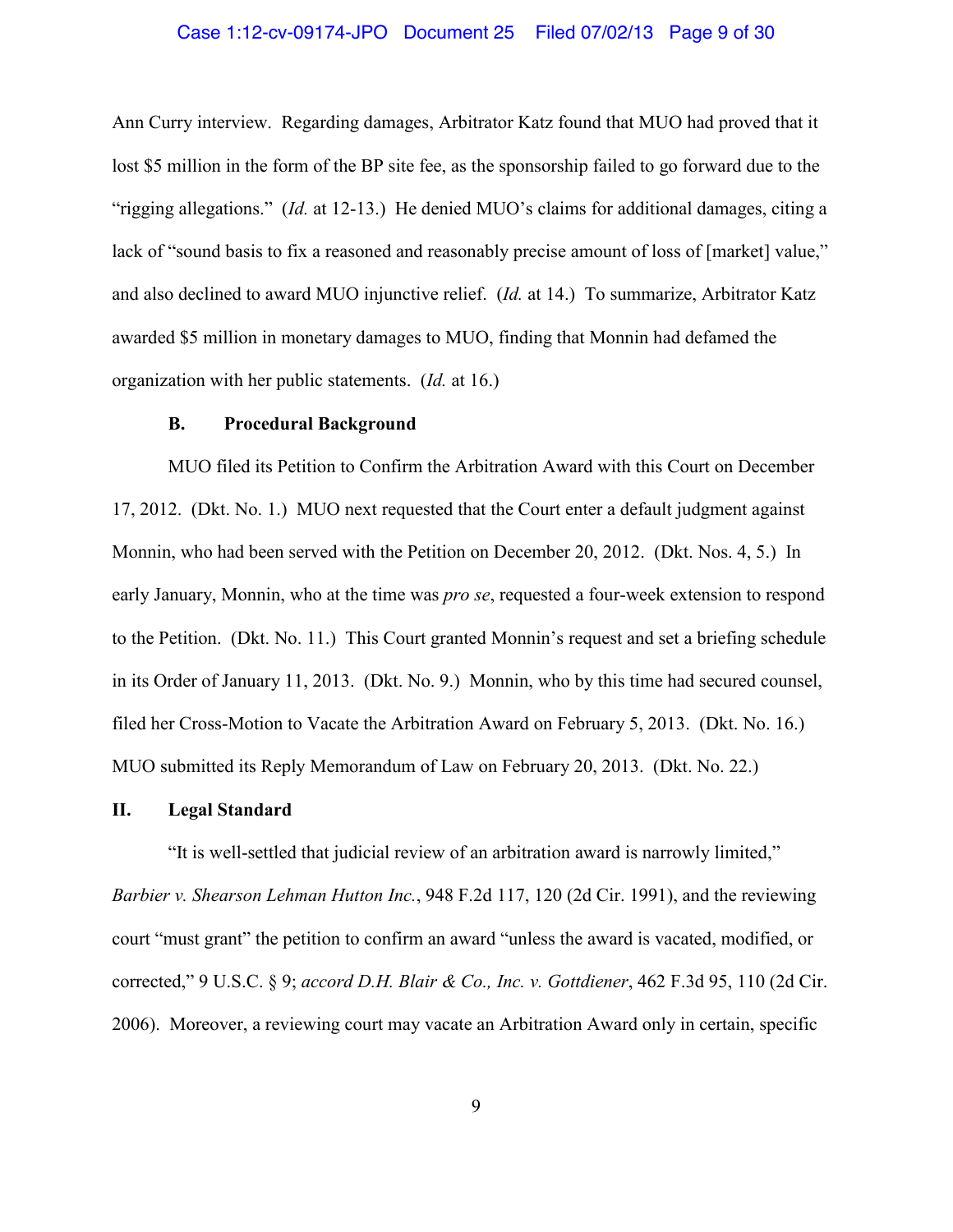circumstances. *Id.* The Federal Arbitration Act ("the FAA") limits grounds for vacatur to the

following four circumstances:

(1) where the award was procured by corruption, fraud, or undue means;

(2) where there was evident partiality or corruption in the arbitrators, or either of them;

(3) where the arbitrators were guilty of misconduct in refusing to postpone the hearing, upon sufficient cause shown, or in refusing to hear evidence pertinent and material to the controversy; or of any other misbehavior by which the rights of any party have been prejudiced; or

(4) where the arbitrators exceeded their powers, or so imperfectly executed them that a mutual, final, and definite award upon the subject matter submitted was not made.

9 U.S.C. § 10(a); *accord Rich v. Spartis*, 516 F.3d 75, 81-82 (2d Cir. 2008). In addition to the grounds for vacatur specified in § 10(a), there is a fifth, "judicially-created ground, namely that 'an arbitral decision may be vacated when an arbitrator has exhibited a manifest disregard of law.'" *Jock v. Sterling Jewelers Inc.*, 646 F.3d 113, 121-22 (2d Cir. 2011) (quoting *Westerbeke Corp. v. Daihatsu Motor Co.*, 304 F.3d 200, 208 (2d Cir. 2002) (footnote omitted)).

"A party moving to vacate an arbitration award has the burden of proof, and the showing required to avoid confirmation is very high." *Gottdiener*, 462 F.3d at 110. This limited review is designed to preserve the "twin goals" of arbitration: "settling disputes efficiently and avoiding long and expensive litigation." *Willemijn Houdstermaatschappij, BV v. Standard Microsystems Corp.*, 103 F.3d 9, 12 (2d Cir. 1997). The Second Circuit has consistently emphasized the "extremely limited" role of courts in reviewing arbitration awards, *Wall Street Assoc., L.P. v. Becker Paribas, Inc.*, 27 F.3d 845, 849 (2d Cir. 1994) (citations omitted), and accordingly, "[o]nly 'a barely colorable justification for the outcome reached' by the arbitrators is necessary to confirm the award," *Gottdiener*, 462 F.3d at 110 (quoting *Landy Michaels Realty Corp. v.*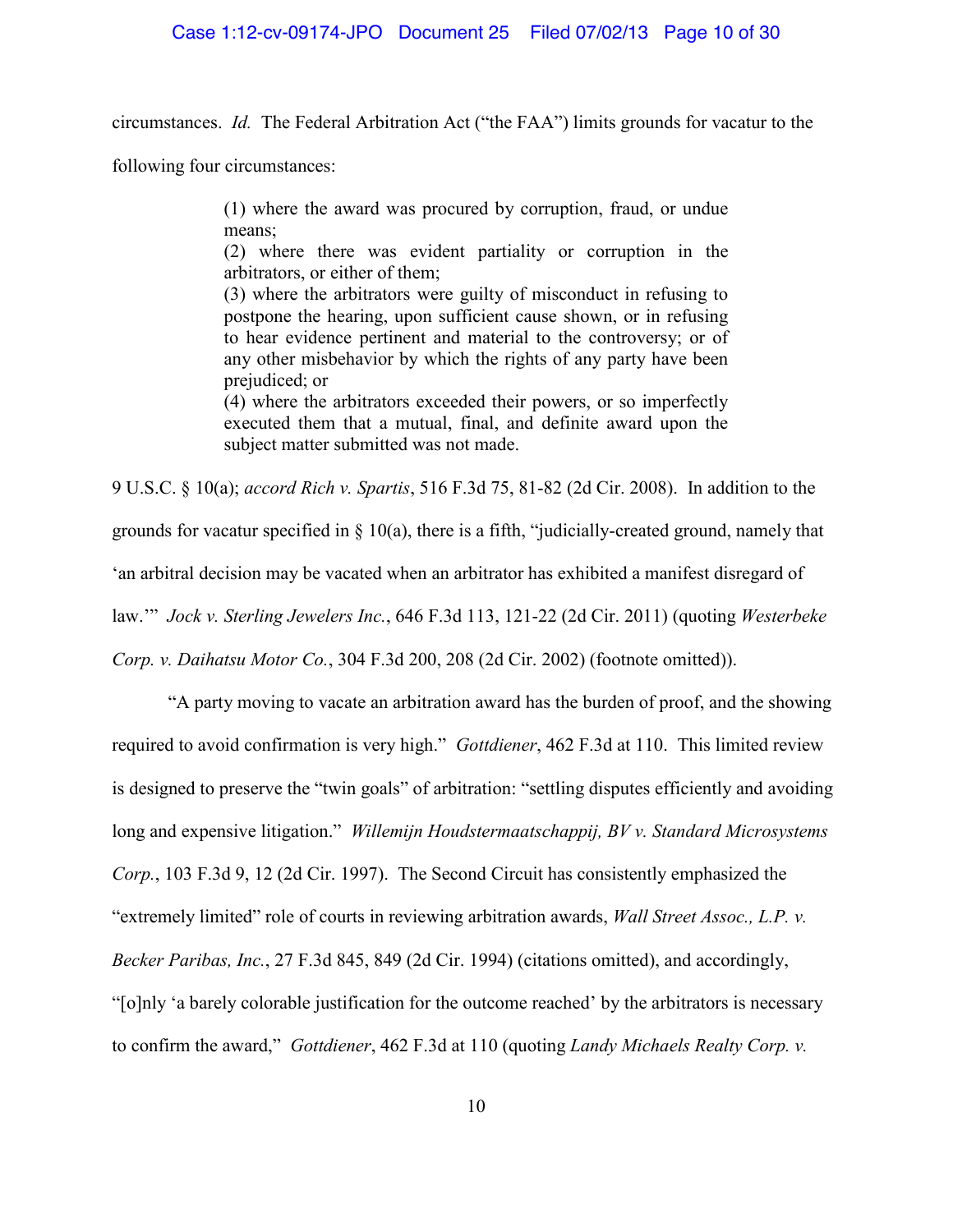*Local 32B-32J, Service Employees Int'l Union*, 954 F.2d 794, 797 (2d Cir. 1992)). Therefore, even when a reviewing court disagrees with the merits of an arbitrator's decision, so long as "'a ground for the arbitrator's decision can be inferred from the facts of the case,'" the award will be confirmed. *Barbier*, 948 F.2d at 121 (quoting *Sobel v. Hertz, Warner & Co.*, 469 F.2d 1211, 1216 (2d Cir. 1972)).

# **III. Discussion**

Monnin moves to vacate the Arbitrator's award on three alternative grounds: (1) that Arbitrator Katz exceeded the scope of his powers, as proscribed by 9 U.S.C.  $\S$  10(a)(4); (2) that Monnin lacked both actual and constructive notice of the Arbitration Hearing and the claims it was to resolve, making the process fundamentally unfair, as contemplated in 9 U.S.C. § 10(a)(3); and (3) that Arbitrator Katz's decision was based upon a manifest disregard for the law. The Court addresses each argument in turn.

# **A. Scope of Arbitrator's Powers**

Monnin first contends that Arbitrator Katz exceeded his powers in awarding \$5 million in damages for defamation, asserting that the television interview upon which Arbitrator Katz based his findings was not raised in MUO's statement of claim, and thus, was not properly submitted to arbitration. *See, e.g.*, 9 U.S.C. § 10(a)(4) ("where the arbitrators exceeded their powers, or so imperfectly executed them that a mutual, final, and definite award *upon the subject matter submitted* was not made" (emphasis added)).

The Second Circuit has "'consistently accorded the narrowest of readings' to section 10(a)(4) permitting vacatur where the arbitrator has exceeded her powers." *Jock*, 646 F.3d at 122 (internal quotations omitted) (quoting *ReliaStar Life Ins. Co. of N.Y. v. EMC Nat. Life Co.*, 564 F.3d 81, 85 (2d Cir. 2009)). The central inquiry when examining vacatur under  $\S$  10(a)(4) is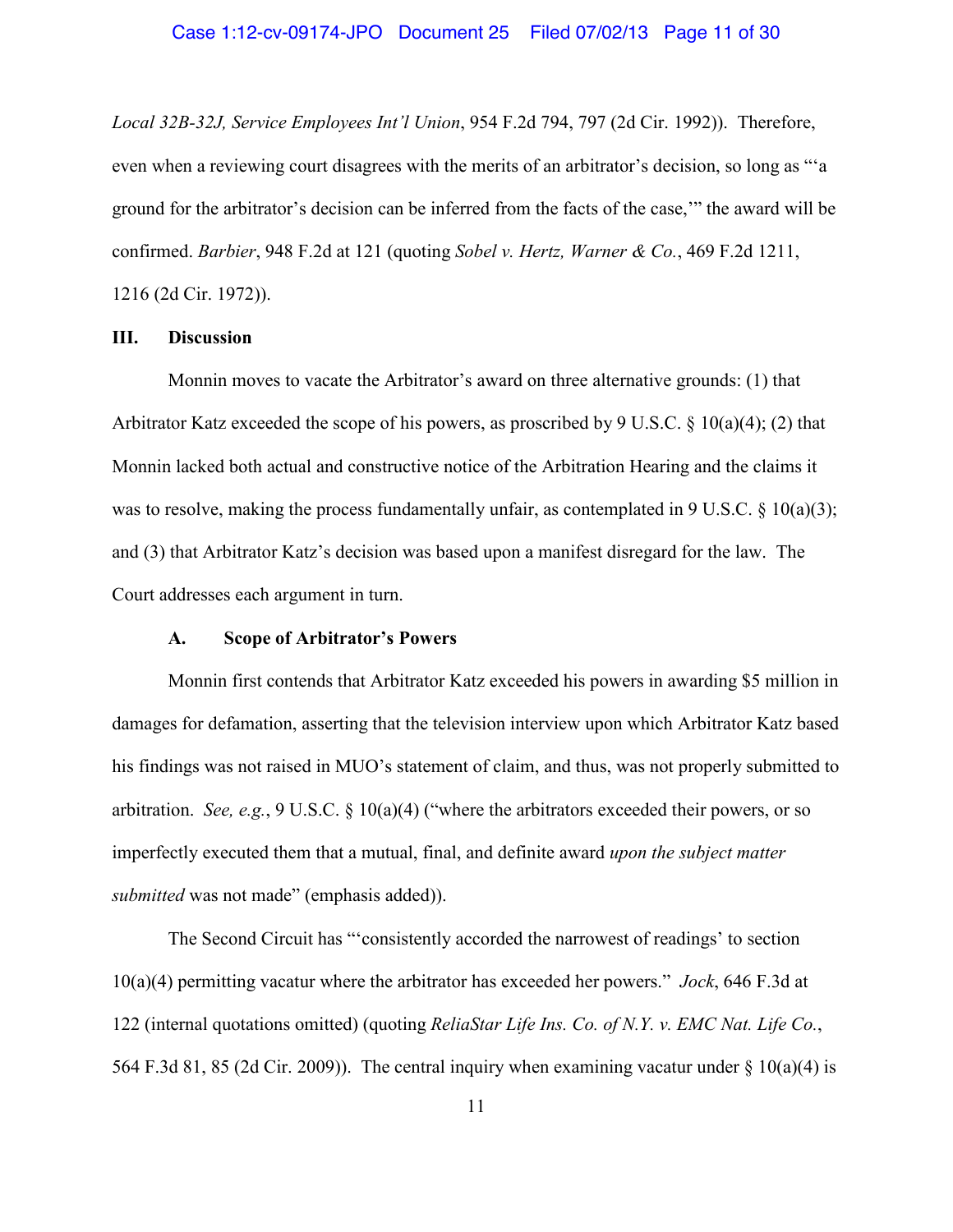### Case 1:12-cv-09174-JPO Document 25 Filed 07/02/13 Page 12 of 30

"whether the arbitrators had the power, based on the parties' submissions or the arbitration agreement, to reach a certain issue, not whether the arbitrators correctly decided that issue*.*" *Westerbeke Corp. v. Daihatsu Motor Corp.*, 304 F.3d 200, 220 (2d Cir. 2002) (quoting *DiRussa v. Dean Witter Reynolds Inc.*, 212 F.3d 818, 824 (2d Cir. 1997)) (quotations omitted). Thus, alleged legal errors, even those of a serious nature, will not give rise to the circumstances contemplated by § 10(a)(4). "Accordingly, an arbitrator may exceed her authority by, first, considering issues beyond those the parties have submitted for her consideration, or, second, reaching issues clearly prohibited by law or by the terms of the parties' agreement." *Jock*, 646 F.3d at 122. Neither circumstance is present here.

Courts especially emphasize the narrowness of  $\S$  10(a)(4) "when [it] is invoked to challenge an award deciding 'a question which all concede to have been properly submitted in the first instance.'" *Id.* (quoting *DiRussa*, 121 F.3d at 824). Likewise here, all parties concede that MUO's defamation claim was properly submitted to arbitration; however, Monnin seeks vacatur on the ground that Arbitrator Katz exceeded his powers in determining that Monnin defamed MUO during her television interview, contending that the statements Monnin made on the Today Show were outside the scope of the issues submitted for arbitration. In response, MUO asserts that Monnin's Today Statements were thrice submitted to Arbitrator Katz: (1) in the Statement of Claim; (2) in MUO's pre-hearing briefing; and (3) at the Arbitration Hearing itself.

With respect to the Statement of Claim, Monnin substantially relies on the Fifth Circuit case *Totem Marine Tug & Barge, Inc. v. North American Towing, Inc.*, 607 F.2d 649 (5th Cir. 1979), claiming that the case's reasoning applies with full force here. (*See* Monnin Opp. at 18- 20.) *Totem*, however, as emphasized by its progeny, is inopposite here. "In *Totem*, the parties,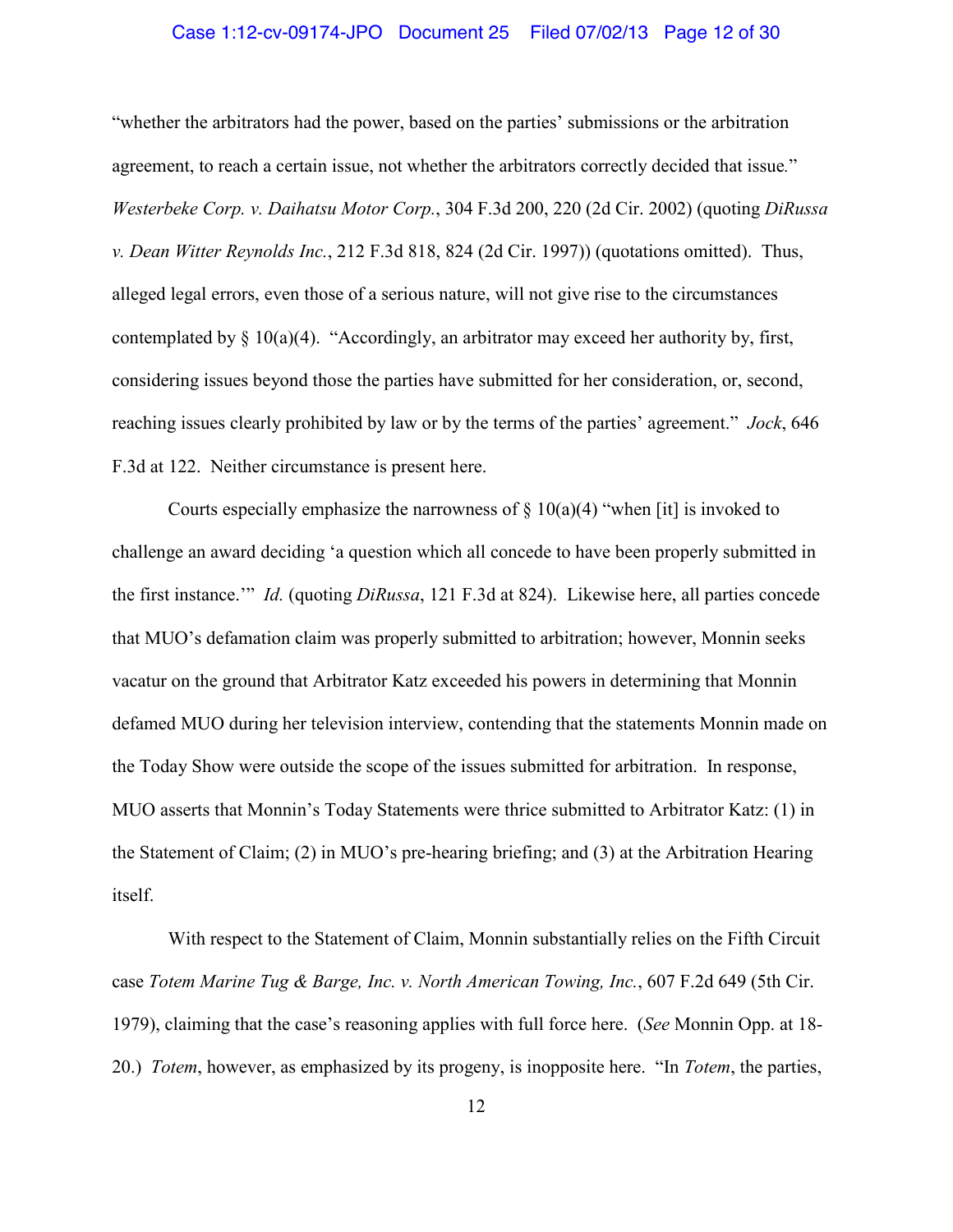### Case 1:12-cv-09174-JPO Document 25 Filed 07/02/13 Page 13 of 30

Totem and North American, entered into a charter agreement for a vessel owned by Totem, which Totem terminated before the agreement expired." *Capgemini U.S. LLC v. Sorensen*, No. 04 Civ. 7584 (JGK), 2005 WL 1560482, at \*8 (S.D.N.Y. July 1, 2005). The *Totem* court held that "[t]he arbitration panel exceeded its powers by awarding damages for charter hire to North American," when North American had "fail[ed] to list charter hire in its itemized statement of damages submitted to Totem," and had "conceded" in its brief "that charter hire was not an issue in the arbitration." *Totem*, 607 F.2d at 651. Moreover, in an itemization of its damages, North American notably failed to include any damages associated with charter hire. *Id.* at 651-52. Accordingly, when the arbitrators nevertheless awarded damages for charter hire, they had "ignored the arbitral dispute submitted by the parties and dispensed their 'own brand of industrial justice.'" *Id.* at 652 (quoting *United Steelworkers of America v. Enterprise Wheel and Car Corp.*, 363 U.S. 593, 597 (1960)). Here, however, the circumstances are markedly different.

First, Monnin's Today Show statements were within the scope of the original Statement of Claim. The first allegation in the Statement of Claim is that of defamation. (*See* Klineburger Decl., Ex. B, at  $\P$  32-37.) As is common practice, the defamation claim incorporates the factual allegations of the entire Statement—factual allegations that include the assertion that "[t]he libelous [Facebook] post concerning MUO has been republished and widely disseminated by the media in print, radio, *television* and via the internet." (*Id.* at ¶17 (emphasis added).) Accordingly, the Today Show statements can reasonably be considered as within the scope of the Statement of Claim. Moreover, the courts, in more recent years, have readily distinguished *Totem*, noting that "federal law does not impose any requirements as to how specific a notice of arbitration must be," *Executone Info. Sys., Inc. v. Davis*, 26 F.3d 1314, 1322 (5th Cir. 1994), meaning that even where a specific claim is not asserted in extreme detail in the original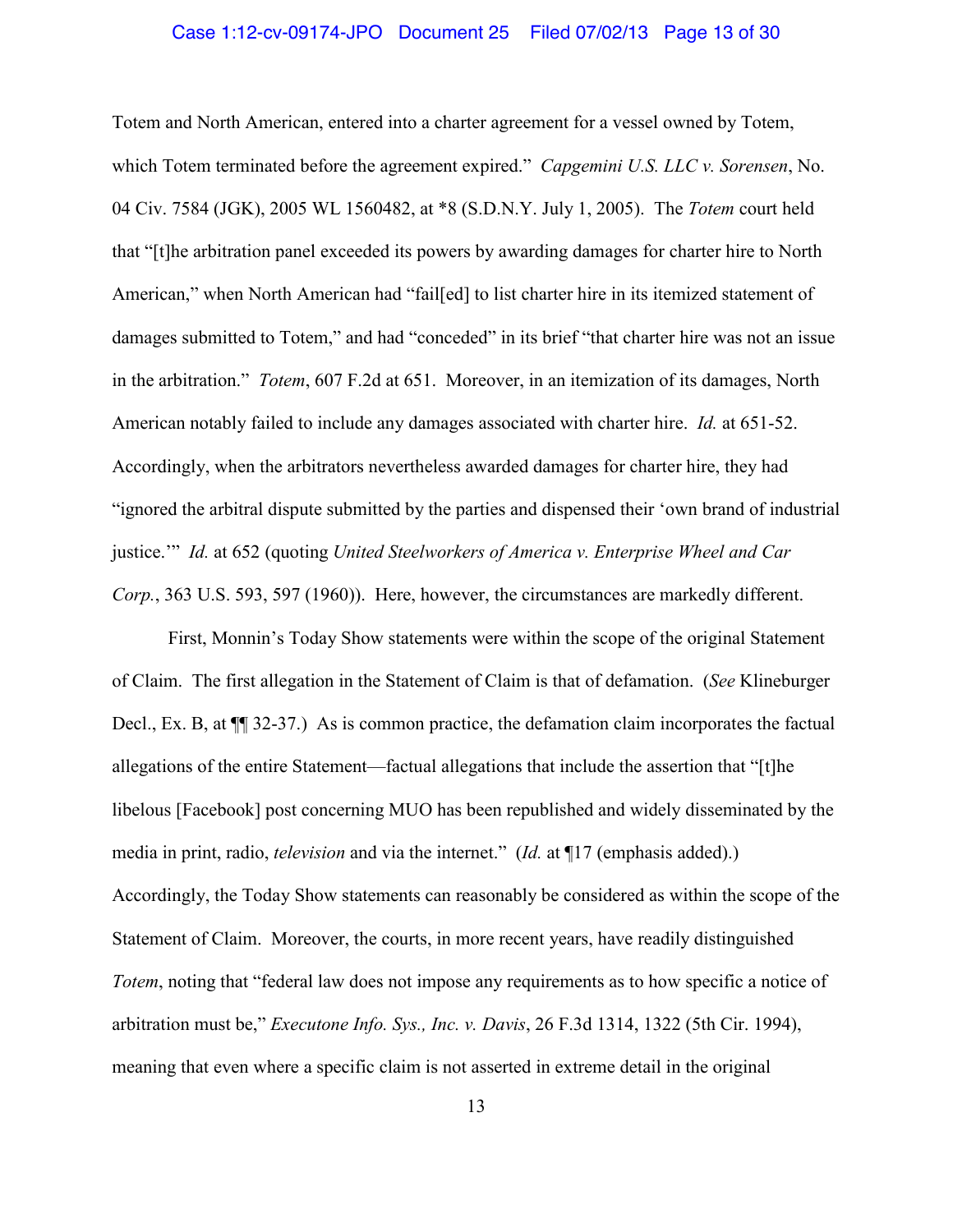#### Case 1:12-cv-09174-JPO Document 25 Filed 07/02/13 Page 14 of 30

Statement of Claim, it remains within the arbitration's scope, so long as the issue is generally submitted to arbitration, *see Carte Blanche (Singapore) Pte. Ltd. v. Carte Blanche Int'l, Ltd.*, 683 F. Supp. 945, 957-58 (S.D.N.Y. 1988), *aff'd*, 888 F.2d 260 (2d Cir. 1989) (holding that an award of \$5.1 million in consequential damages did not exceed arbitrators' power, even though "the original pleading in the case sought total damages of approximately \$6.7 million, and [] the original pleading was not amended to allow so large a claim for consequential damages"); *see also Harper Ins. Ltd. v. Century Indem. Co.*, 819 F. Supp. 2d 270, 277 (S.D.N.Y. 2011) ("It is indisputable that arbitrators have no authority to rule on an issue not submitted to them. However, there is no parallel *per se* rule that it is beyond the authority of the arbitrators to issue a remedy directed to an issue squarely before them unless it was requested by one of the parties. The case law presented by petitioners only supports the former, uncontested, rule of law."); *Capgemini*, 2005 WL 1560482, at \*8 ("Here, unlike in *Totem*, the Panel did not decide a separate theory of liability that was not at issue in the arbitration. Although Capgemini disputes the form that the damages for the 10,201 shares took, it does not dispute that liability for the shares was a central issue in the arbitration and was fully litigated. Therefore, *Totem* does not provide support for the argument that the Court should for vacate the Award based pursuant to  $\S$  10(a)(4).").

Second, even if the Statement of Claim were to be considered too vague to reasonably include the Today Show statements, these comments were directly submitted to Arbitrator Katz as aspects of the defamation claim at two other "critical junctures" of the arbitration process: namely, (1) in MUO's pre-hearing brief; and (2) at the Arbitration Hearing itself. (*See* MUO Rep. at 12.) MUO submitted its pre-hearing brief to Arbitrator Katz on October 26, 2012, in which MUO dedicated substantial attention to the statements made by Monnin on the Today Show. (*See generally* Balber Decl., Ex. M.) For example, in the brief's preliminary statement,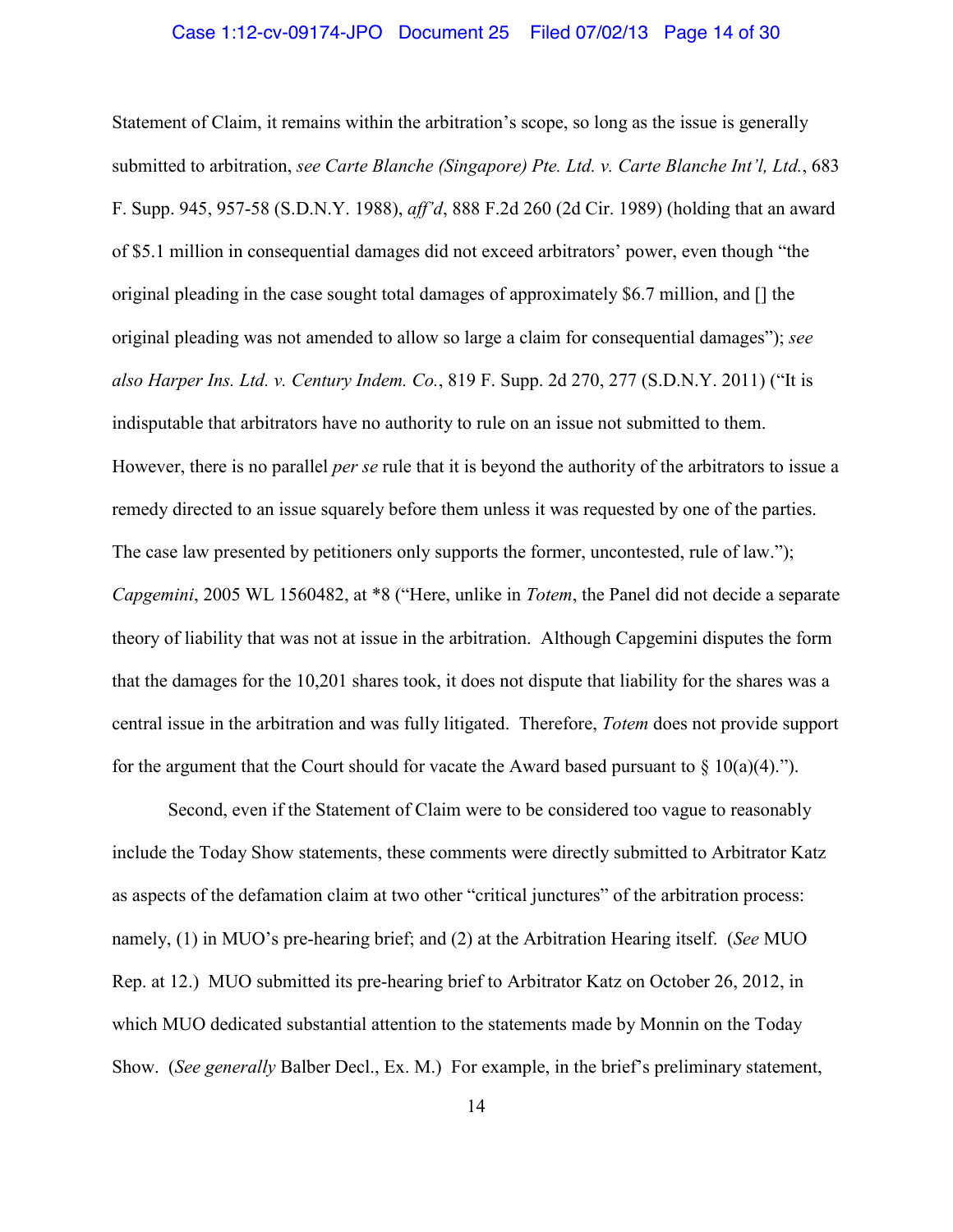### Case 1:12-cv-09174-JPO Document 25 Filed 07/02/13 Page 15 of 30

MUO noted that mere days after the two defamatory Facebook posts, "Monnin repeated her unfounded accusations on national television, even in the face of evidence that her statements could not possibly be true." (*Id.* at 1; *see id.* at 6 ("On June 8, 2012, Monnin appeared on the popular NBC morning show 'Today.' In an interview conducted by 'Today' co-host Ann Curry . . . , Monnin disparaged the integrity of MUO before a national television audience."); *id.* at 8 ("During the 'Today' interview, Monnin referred to the possibility that her claims 'would potentially drastically change the reputation of the Miss Universe Organization.'").) Accordingly, Monnin's statements during the Today Show were highlighted in the pre-hearing brief as a basis for defamation liability, and it could thus have come as no surprise that the statements were later considered by Arbitrator Katz in making his eventual determination.

The centrality of the Today Show statements throughout MUO's brief is sharply contrasted with the situation in *Totem*, where the party seeking damages not only "fail[ed] to list charter hire in its itemized statement of damages submitted to Totem," but also "conceded" in its brief that "charter hire was not an issue in the arbitration." *Totem*, 607 F.2d at 651. Thus, when *Totem* arbitrators awarded damages associated with charter hire, it clearly reflected a use of power outside the scope of the issues submitted to arbitration, whereas here, MUO's briefing underscored the Today Show statements as bases for defamation liability. Similarly, evidence presented at the Arbitration Hearing itself highlighted the importance of the Today Show statements within MUO's narrative. (*See* MUO Rep. at 13 (noting that MUO President Shugart referred to the Today Show statements nearly 20 times during the course of her testimony before Arbitrator Katz and adding that the Today Show interview was screened during the Arbitration Hearing, and both the DVD and the transcript were accepted as exhibits to the Arbitration).)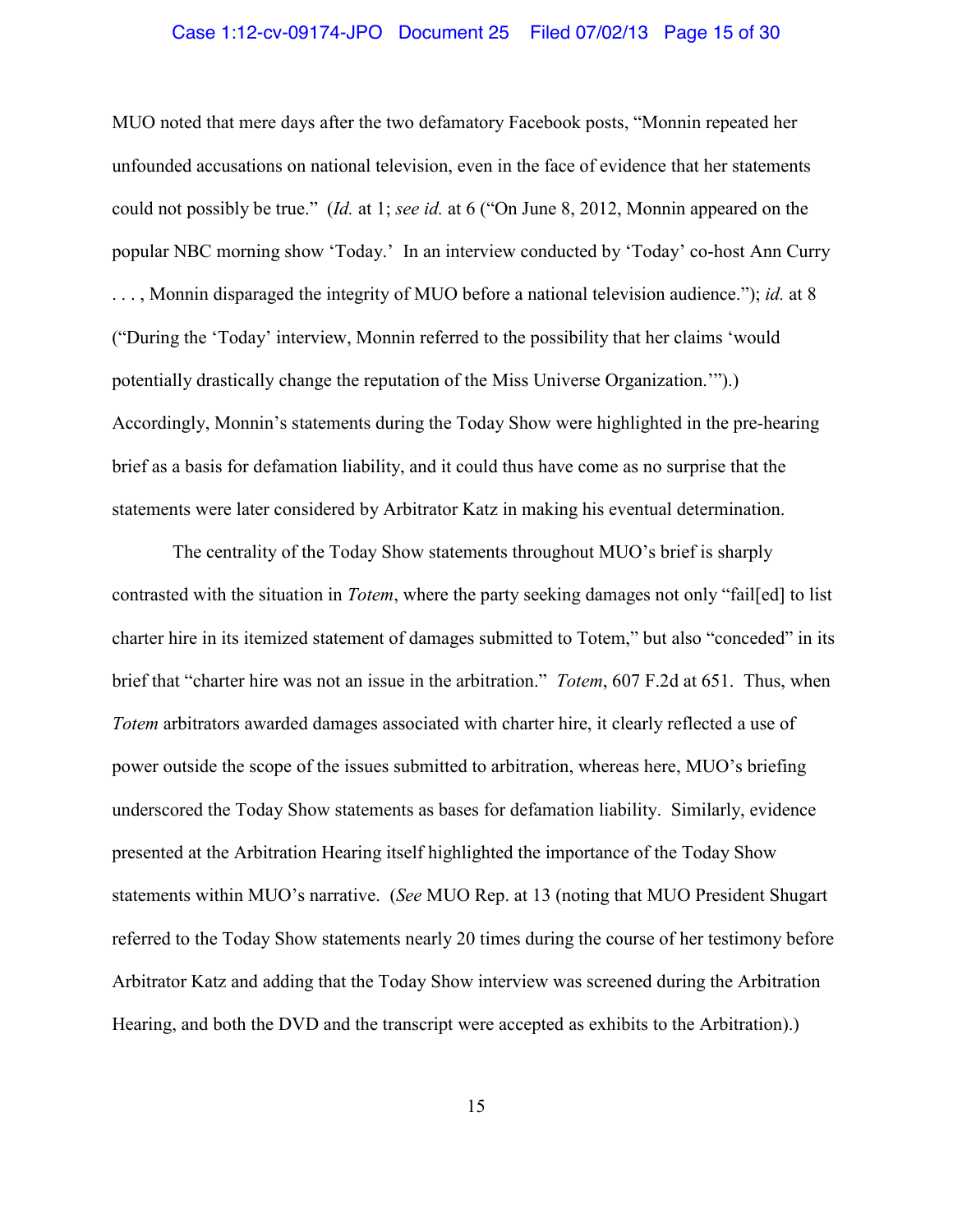### Case 1:12-cv-09174-JPO Document 25 Filed 07/02/13 Page 16 of 30

Thus, in light of the narrowness of the  $\S$  10(a)(4) exception, together with the marked presence of the Today Show statements throughout the Arbitration process, Arbitrator Katz cannot be said to have exceeded his powers in issuing the \$5 million award for defamation.

#### **B. Notice**

Monnin also alleges that she never received due notice of the Arbitration Hearing, and therefore that the process lacked the requisite fundamental fairness. (*See* Monnin Opp. at 20-23.) In response, MUO contends that Monnin and her attorney refused to participate in the Arbitration process, despite repeated and adequate attempts to keep them apprised of the proceedings.

Upon her receipt of the Miss Pennsylvania USA title, Monnin undisputedly signed a contract that provided for mediation and binding arbitration in the event of "any controversy or claim arising out of or relating to [the] Agreement, the breach of any term hereof, or [Monnin's] participation in or connection with the Pageant [that could not] be settled through direct discussions." (Balber Decl., Ex. A, at ¶ 22.) While Monnin raises various claims about the circumstances under which she signed this contract (*see* Monnin Opp. at 4-5), she undisputedly initialed each page, including the page containing the arbitration clause, and signed the agreement, certifying that she had read it. (Balber Decl., Ex. A, at 18.) Accordingly, Monnin does not seriously contend that she was not bound by the contract's terms requiring that disputes be submitted to arbitration—though she does assert her attorney told her that she was not so bound—but rather, focuses more significantly on the purported lack of notice of the Arbitration process and Hearing.

It is axiomatic that while arbitration "is much less formal than a trial in court," all parties to such a proceeding are nevertheless "entitled to notice and an opportunity to be heard." *Totem*,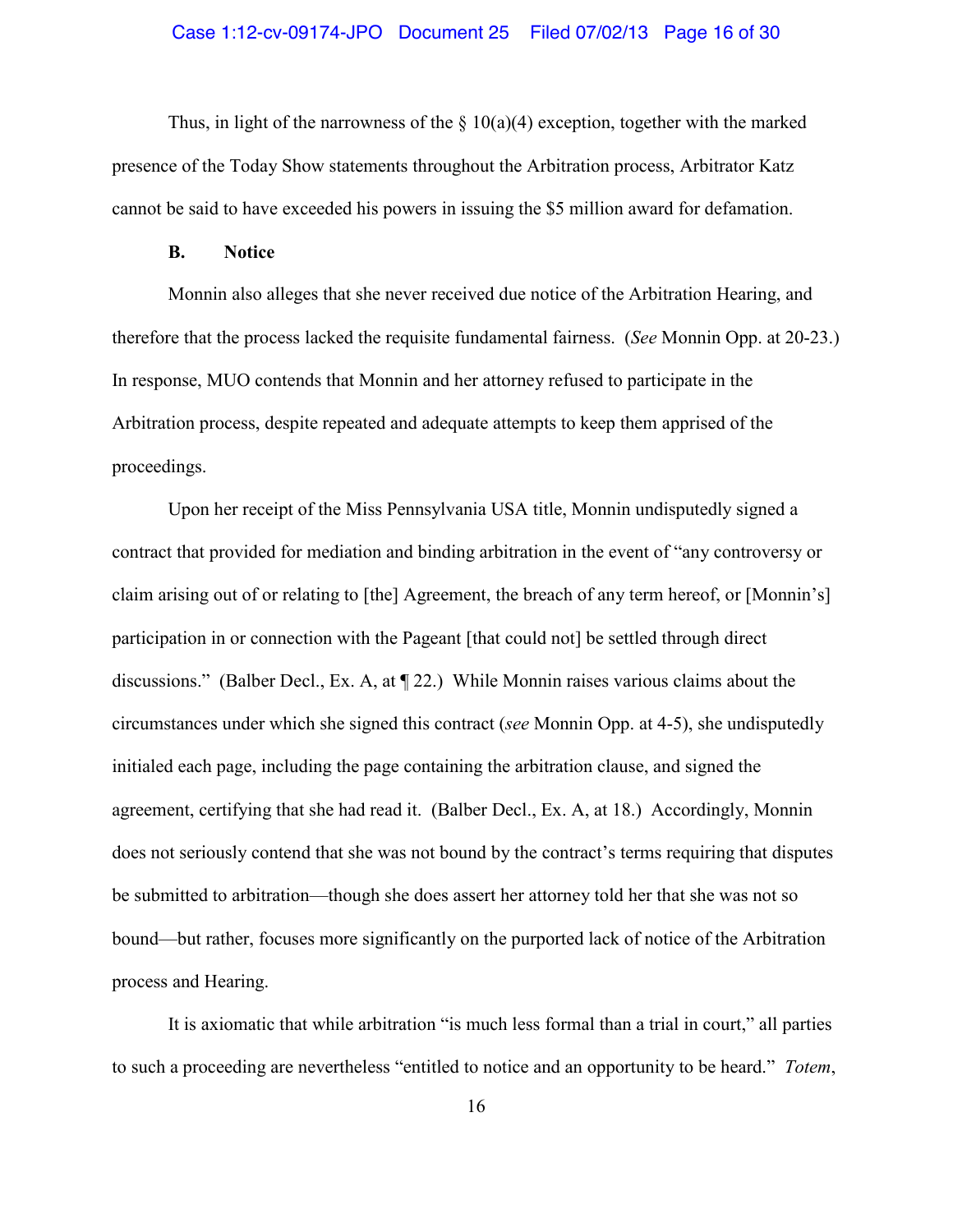#### Case 1:12-cv-09174-JPO Document 25 Filed 07/02/13 Page 17 of 30

607 F.2d at 651. Accordingly, in examining alleged misconduct by an arbitrator, as contemplated in  $\S$  10(a)(3), "[t]he relevant inquiry under both the federal and New York arbitration statutes is whether misconduct by the Arbitrator resulted in a denial of 'fundamental fairness." *Euromarket Designs, Inc. v. McGovern & Co., LLC*, No. 08 Civ. 7908 (LTS)(DCF), 2009 WL 2868725, at \*4 (S.D.N.Y. Sept. 3, 2009) (citations omitted). Here, Monnin construes her purported lack of notice as misconduct on the part of Arbitrator Katz, which in turn denied her a fundamentally fair hearing, compelling vacatur. Monnin's assertions, however, are belied by the record.

### **1. Extent of Notice to Monnin**

Despite Monnin's characterization of events, it appears that both Monnin and her counsel "received routine, consistent communications about the Arbitration from both the MUO and JAMS and were fully aware of each stage of the proceedings." (MUO Rep. at 4.) First, on June 6, 2012, in the wake of Monnin's Facebook posts, MUO notified Monnin by hand delivered letter and email that it "intend[ed] to assert" claims "arising out of false and defamatory statements [Monnin had] made concerning the 2012 Miss USA Pageant." (Balber Decl., Ex. C.) In that letter, MUO directed Monnin to "retain any and all documents and electronic information in any form . . . , relating in any way to the MUO or the Miss USA Pageant." (*Id.*) The next day, on June 7, 2012, MUO began mediation proceedings, through JAMS, in accordance with Monnin's contract with MUO. Monnin was also sent a copy of that commencement letter—via both email and federal express. (*Id.*, Ex. D.) On June 12, 2012, MUO—through counsel emailed Monnin in an attempt to schedule a mediation session for June 20, 2012, detailing the foregoing attempts to contact Monnin and stating "I am trying to connect with you so that we can move forward with the mediation which we hope will resolve the dispute between you and the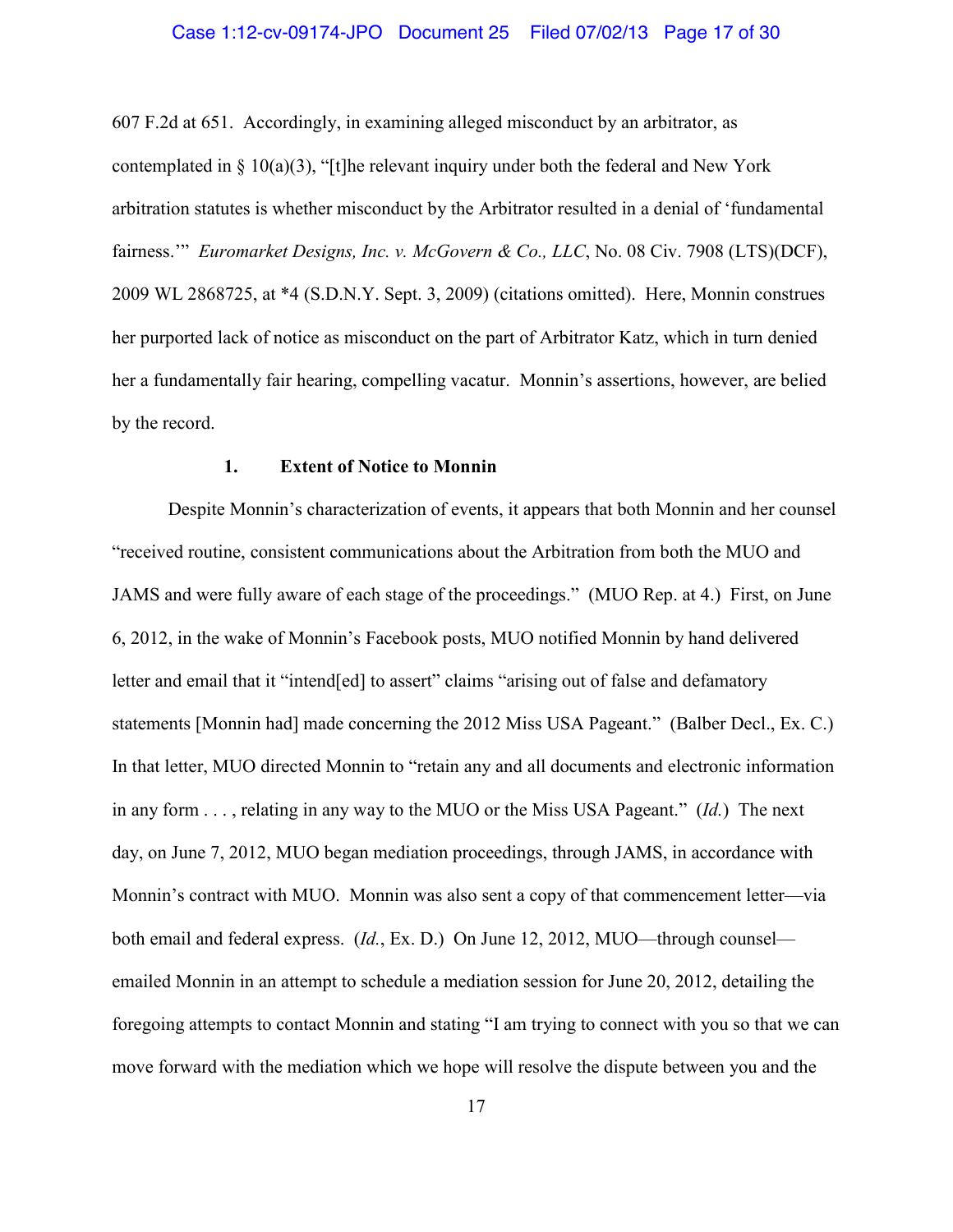### Case 1:12-cv-09174-JPO Document 25 Filed 07/02/13 Page 18 of 30

MUO." (*Id.* at E.) Monnin did not participate in the mediation, and accordingly, on June 25, 2012, MUO commenced a JAMS arbitration against Monnin. The following day, Monnin was served with copies of the Demand, Statement of Claim, and Official Entry Form and Contract for the 2012 Miss USA Pageant. (*See* Balber Decl., Ex. B.)

According to Monnin, she immediately turned these documents over to Klineburger, her attorney, who, in turn, told Monnin that "she was not bound by any agreement to arbitrate and that Sheena need not respond to any communications from JAMS." (Monnin Opp. at 10.) On June 28, 2012, Klineburger corresponded with MUO, writing that he had been retained to represent Sheena Monnin "with regard to the [JAMS Mediation] along with a ancillary [sic] claim against [MUO] and/or relevant third parties." (Balber Decl., Ex. G.) Klineburger not only copied Monnin on the letter, he also stated that he would "reach out to your [sic] early next week to discuss this matter further." (*Id.*) JAMS officially commenced the Arbitration on July 2, 2012, sending notice to both MUO's attorneys and Monnin. (*Id.* at Ex. G.) In the Official Commencement, JAMS enclosed a list of available arbitrators, and gave the parties instructions on the baseline procedure going forward. (*Id.*) The following day, on July 3, 2012, Klineburger wrote to MUO, explaining that Monnin was "not subject to the terms of the 'Official Entry Form/Contract' for the 2012 Miss USA Pageant," and as such would "not be participating in any JAMS arbitration." (Klineburger Decl., Ex. C.) Without discussing the reasoning behind this conclusion in detail, Klineburger stated that "as of June 4, 2012," the date of Monnin's resignation, she "had no duty to [MUO]." (*Id.*) Monnin was copied on this letter, as was the JAMS Resolution Center. (*Id.*)

Ten days later, on July 13, 2013, JAMS appointed retired Magistrate Judge Theodore H. Katz as the arbitrator for the case, sending notice of that appointment to MUO's counsel and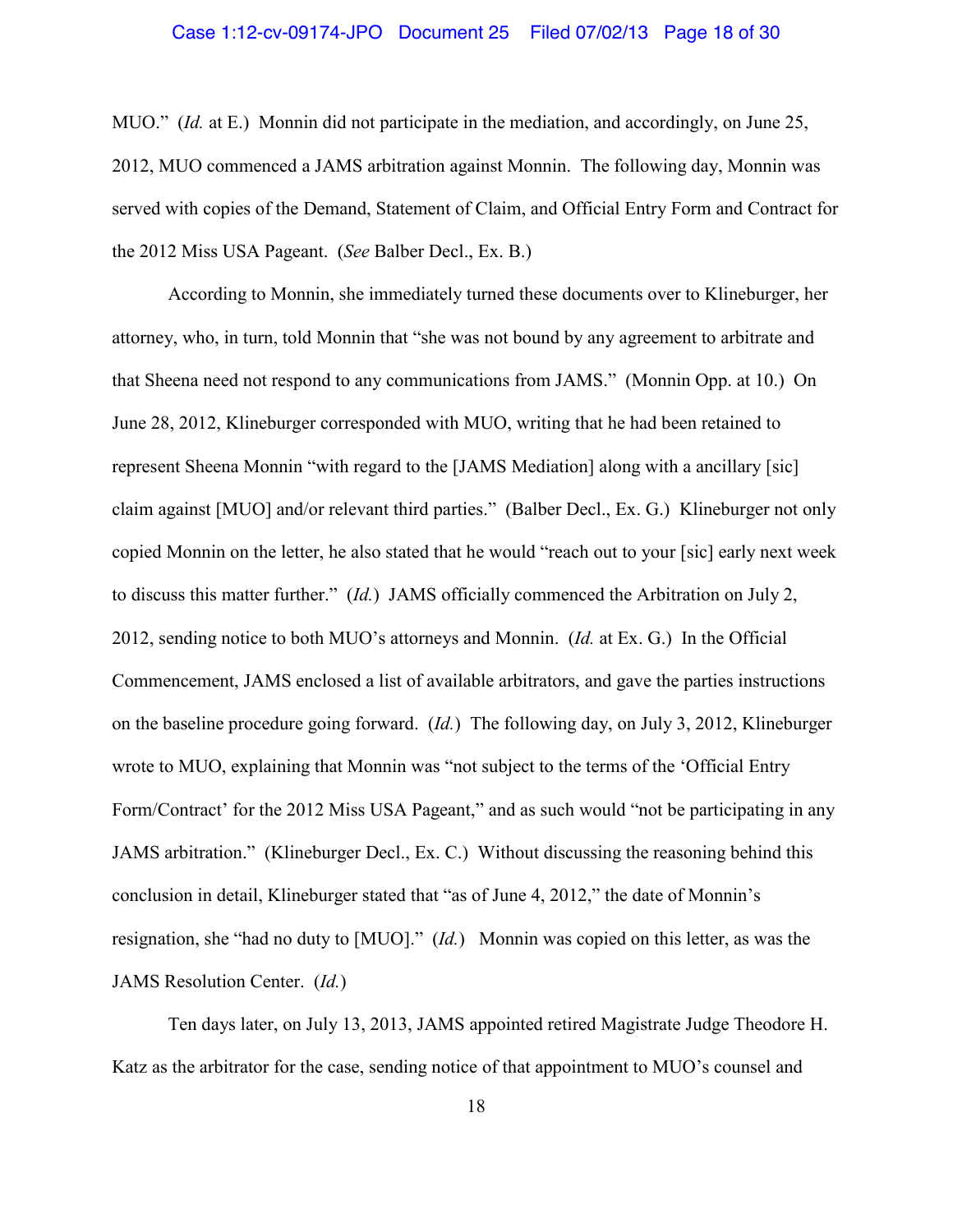### Case 1:12-cv-09174-JPO Document 25 Filed 07/02/13 Page 19 of 30

Monnin. (Balber Decl., Ex. H.) Klineburger next wrote to JAMS on July 18, 2012, confirming that he represented Monnin in the JAMS Arbitration, copying Monnin and MUO on the correspondence. (Klineburger Decl., Ex. D.) In that correspondence, Klineburger reiterated that Monnin was "not subject to any arbitration provisions, has not entered into an agreement with [JAMS] and [would] not be participating in any JAMS resolution services." (*Id.*) In August, Meredith Stockman, the Case Coordinator for the Monnin matter at JAMS, repeatedly emailed Monnin directly regarding the case, discussing outstanding invoices for the proceedings and scheduling. (*Id.*, Exs. F, G.) On August 27, 2012, in response to these emails, Klineburger contacted JAMS via email and stated that Monnin "never contracted with [JAMS] for any services whatsoever," and as such, had "no intention of going forward with anything involving such dispute resolution." (*Id.*, Ex. H.) Klineburger also mandated that as Monnin was represented by counsel, JAMS was never to "contact her directly ever again." (*Id.*) Again, Monnin was copied on this correspondence.

On August 29, 2012, JAMS notified MUO and Monnin, via counsel, of a scheduled conference call with Arbitrator Katz on September 14, 2012. (*Id.*, Ex. I.) Klineburger, copying Monnin, responded to this notice with another letter to JAMS, stating: "Neither myself [sic] nor Ms. Monnin will have a conference call in the above captioned matter since there is nothing to have a conference call about." (*Id.*, Ex. J.) Accordingly, the conference call proceeded without Monnin or Klineburger. On September 4, 2012 Case Manager Stockman emailed Klineburger regarding the balance owed to JAMS for the arbitration. (*Id.*, Ex. K.) Klineburger responded and asked for a "signed agreement with [JAMS] wherein either myself [sic] and/or my client agreed to utilize your services." (*Id.*, Ex. L.) Klineburger concluded his September 5 email to JAMS by asking that JAMS "leave [him] and Ms. Monnin alone." (*Id.*)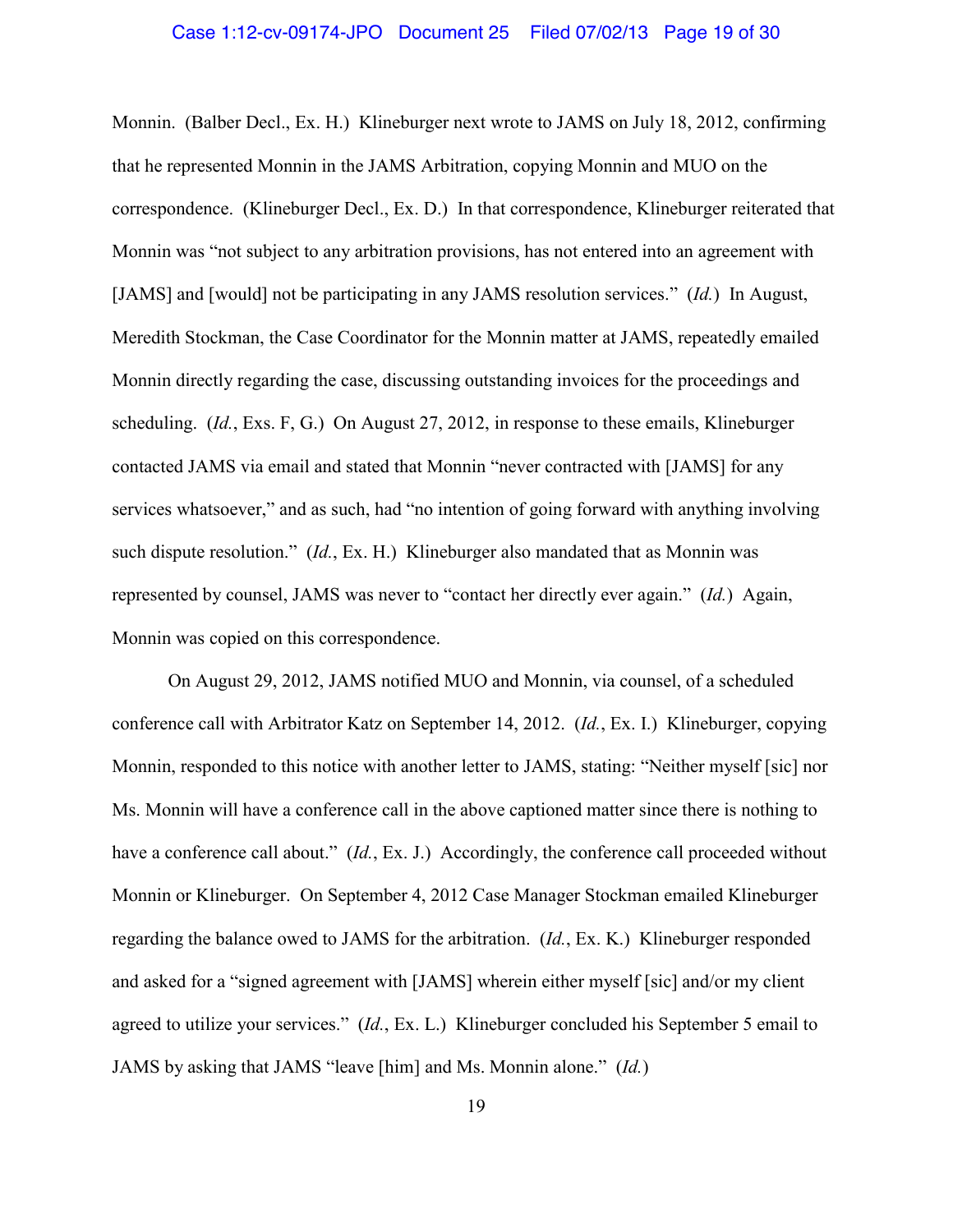On September 19, 2012, Arbitrator Katz issued a Report of Preliminary Conference and Scheduling Order, noting Monnin's failure to respond to the Statement of Claim and scheduling the Hearing for November 5, 2012. This Order was sent to Klineburger. (Balber Decl., Ex. J.) JAMS also sent Klineburger a separate notice of hearing. (*Id.*, Ex. K.) As Arbitration proceeded, Monnin remained non-participatory, failing to respond to the document requests that MUO served on Klineburger on September 21, 2012 (*id.*, Ex. L), and choosing not to conduct any discovery of her own. Additionally, neither Monnin nor Klineburger on her behalf submitted a pre-hearing memorandum, exhibits, or a witness list, as directed by Arbitrator Katz's Order of September 20. On November 2, 2012, JAMS again contacted all parties, including Klineburger, confirming that the Arbitration Hearing would go forward on November 5, 2012. (Klineburger Decl., Ex. M.) Klineburger then sent a letter to MUO and counsel, attaching a draft complaint against MUO and Donald Trump, stating that he intended to file the complaint in the Western District of Pennsylvania; Monnin was copied on that correspondence. (*Id.*, Ex. N.) According to MUO, on November 2, 2012, Klineburger participated in a telephone call with Scott S. Balber, MUO's attorney in the Arbitration, and Michael Cohen, Executive Vice President of the Trump Organization. (MUO Rep. at 6.) Klineburger reportedly said during the call that he had been speaking to Monnin and that unless MUO withdrew the Arbitration, he would file the complaint against Trump and MUO. Additionally, when asked if he planned to appear at the Arbitration Hearing, Klineburger stated that Monnin was still considering her options. (*Id.*)

Neither Monnin nor Klineburger appeared for the Arbitration Hearing on November 5, 2012. (*See* Monnin Decl., Ex. K.) On December 10, 2012, Klineburger received an email from Monnin's father, Phillip Monnin, thanking him for "successfully removing [the MUO] threat of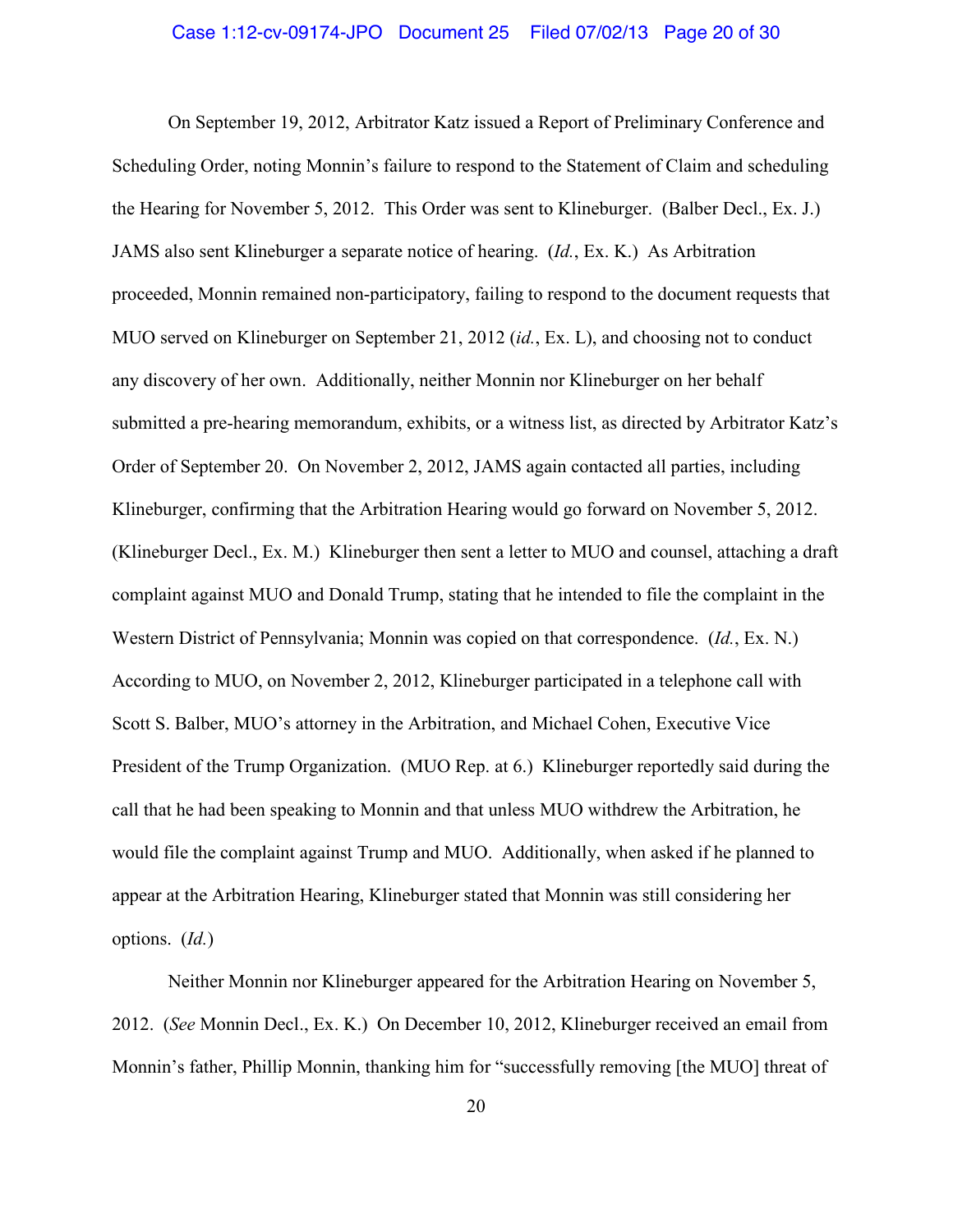arbitration[,]" and inquiring as to the status of the complaint against Mr. Trump. (Klineburger Decl., Ex. O.) Klineburger did not "immediately respond" to Mr. Monnin's correspondence, and three days later, JAMS sent Klineburger a copy of the Final Arbitration Award entered by Arbitrator Katz. (*Id*. at ¶¶ 27-28.) Klineburger claims that this email from JAMS was the first time he learned, "contrary to Philip Monnin's December 10, 2012 email and unbeknownst to Monnin, that the Arbitration had proceeded before Arbitrator Katz on November 5, 2012." (*Id.* at ¶ 30.) At this juncture, Klineburger sent a letter to JAMS Case Manager Stockman, stating as follows:

> Please be advised that I never requested to go forward with arbitration in the above captioned matter. For some strange reason, you people think by sending me bills and correspondence relating to a matter in which I had no involvement, somehow or another makes me responsibility [sic]. Let me make this clear: I do not represent Ms. Monnin with regard to this matter. I did not sign any documentation subjecting either myself or Ms. Monnin through this process. Please stop bothering me. This is annoying. I owe nothing. . . . I do not represent Ms. Monnin with regard to this matter. If you wish to contact her directly, please feel free to do so. I will not waste anymore [sic] time with this matter.

(*Id.*, Ex. R.)

In a declaration, Klineburger states that since he never received a substantive response

from JAMS regarding the signed agreement he requested, he "believed the matter to be

resolved." (*Id.* at  $\P$  24.)<sup>[5](#page-20-0)</sup> He also states that "although [he] alone was copied on correspondence

<span id="page-20-0"></span><sup>&</sup>lt;sup>5</sup> As discussed, after signing and initialing her contract with MUO, Monnin received an unsigned copy of the Agreement, which included the Arbitration Clause. She provided this document to Klineburger, who concluded, because he never received a copy of the signed version, that his client, Monnin, was not subject to the Arbitration Clause or the agreement. (*Id.* at ¶¶ 6, 12, 22, 24.) However, copies of the signed Agreement were part of the record of the Arbitration Hearing (*see* Final Award, Ex. 3 (citing the Agreement as an exhibit and discussing its terms)), and the Proof of Service reflects that MUO's demand for arbitration, statement of claim, and a copy of the official entry form were all served on Monnin on June 25, 2012. (*See* Balber Decl., Ex. B.)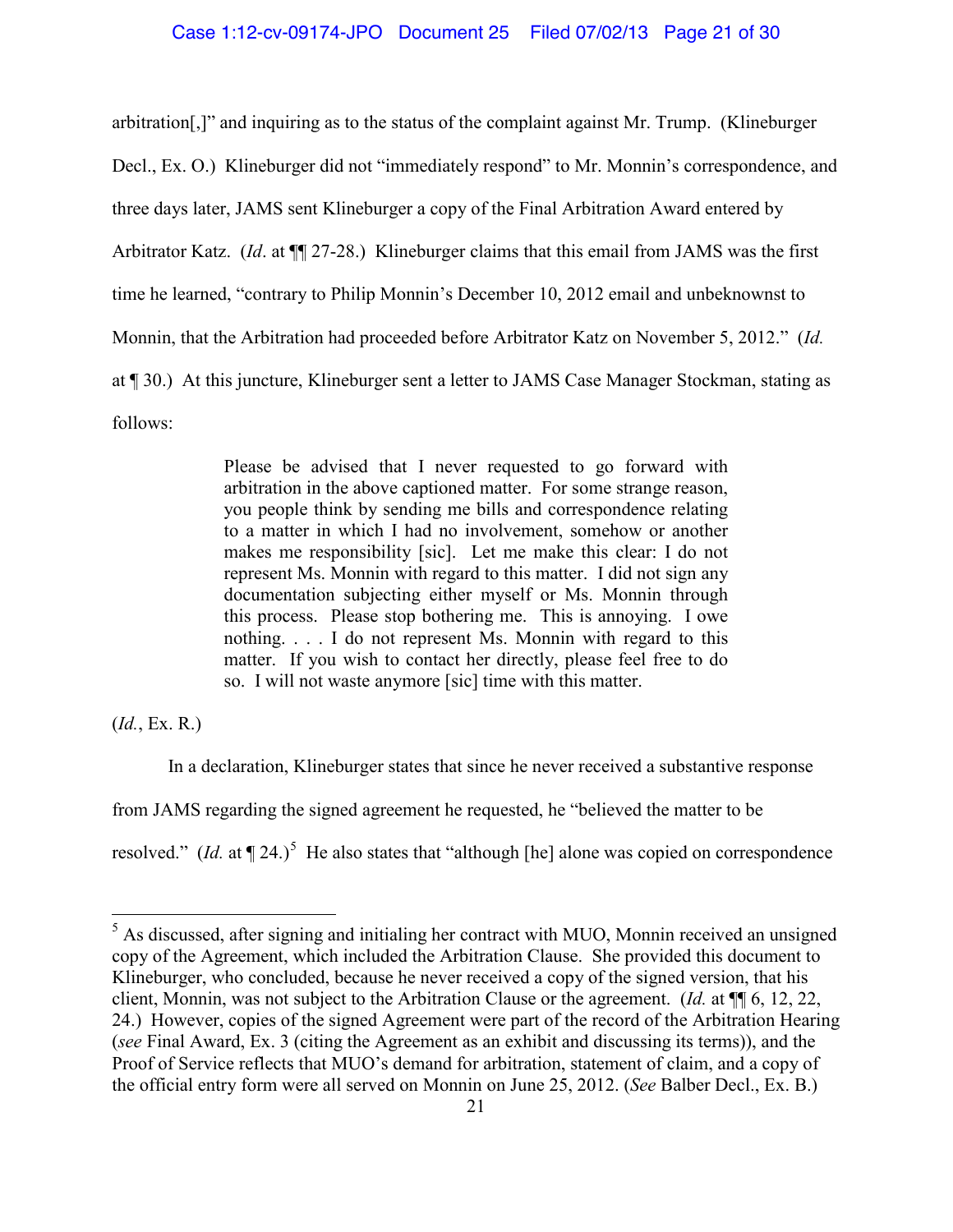### Case 1:12-cv-09174-JPO Document 25 Filed 07/02/13 Page 22 of 30

from JAMS after September 5, 2012, [he] felt it unnecessary to respond or to forward same to Monnin." *(Id.)* Klineburger admits that he had "no communication with Monnin regarding JAMS or Miss Universe's attempt to arbitrate at a hearing on any particular date" for the twomonth period between September and November 2012. (*Id.*) According to Monnin, she was shocked to receive correspondence from Klineburger on December 13, 2012 stating as follows:

> It seems that despite evert [sic] effort on my part in indicating that we were not proceeding with the arbitration, the attorneys for Miss Universe and Donald Trump went ahead and had arbitration without anyone present on your behalf. I am not licensed to practice law in the State of New York. Therefore, I cannot give you advice on this arbitration matter.

(Monnin Decl., ¶ 81.) Monnin was "shocked" to receive this last of Klineburger's correspondence, as she was under the impression that the situation had been handled by counsel, and had been told repeatedly by Klineburger that she was not required to participate in the Arbitration proceedings. (Monnin Opp. at 16.)

# **2. The Arbitration's Fundamental Fairness in Light of Notice**

First and foremost, as discussed above, Monnin herself received consistent communication from MUO, counsel to MUO, JAMS, and later, Arbitrator Katz, detailing the various stages of the Arbitration proceedings. Not only was she initially served with the Statement of Claim, but several of the aforementioned parties were in constant contact with Monnin via email and letter for several months. Monnin ceased receiving correspondence only when Klineburger confirmed and emphasized his representation of Monnin, and mandated that all future correspondence regarding the Arbitration be directed at Klineburger, rather than his client. MUO, counsel to MUO, and JAMS all complied with this directive, and were subsequently in constant contact with Klineburger. While it is unfortunate and perhaps unfair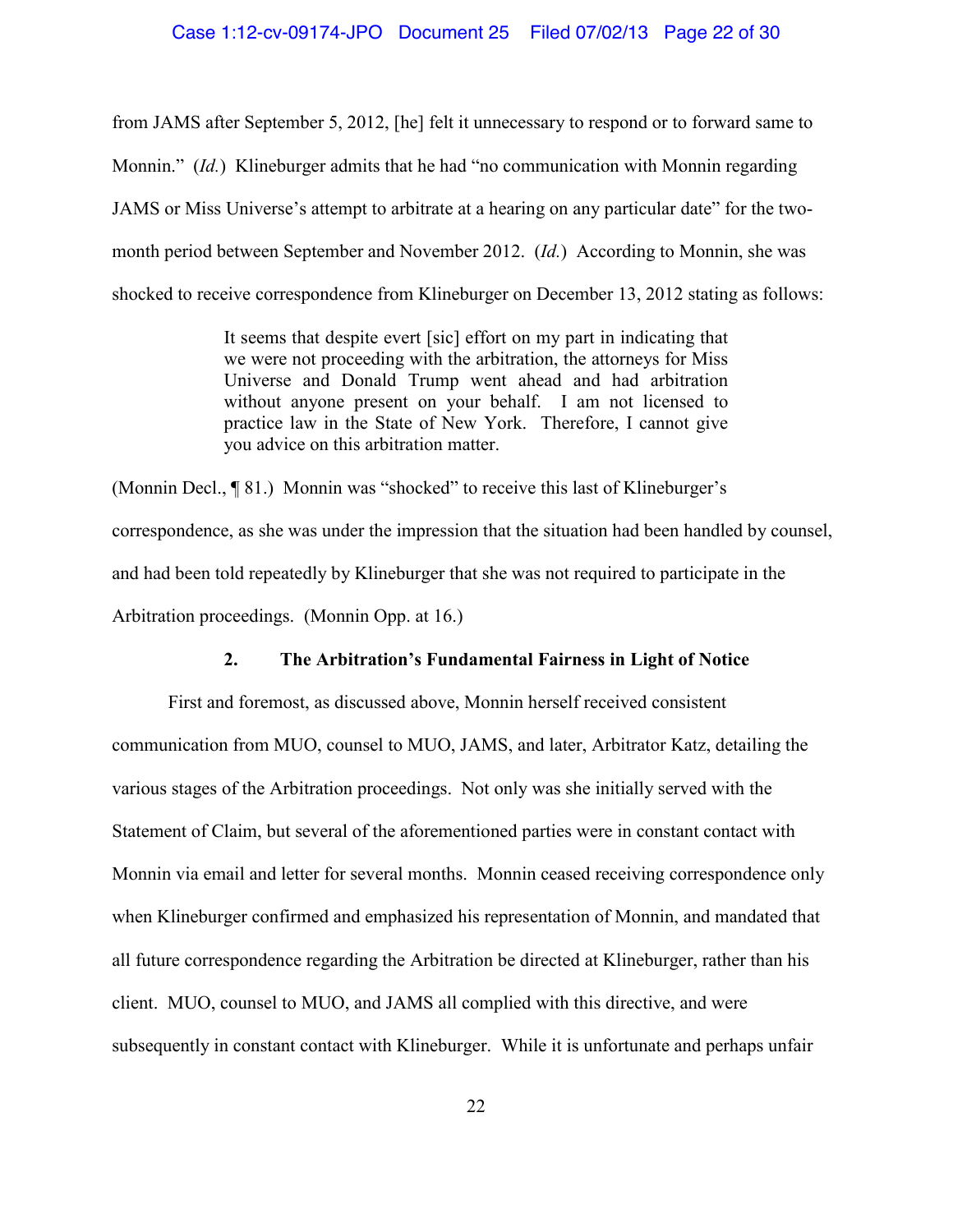#### Case 1:12-cv-09174-JPO Document 25 Filed 07/02/13 Page 23 of 30

that Klineburger, likely in violation of the Model Rules of Professional Conduct, failed to communicate with his client for several months, despite receiving repeated entreaties and status updates regarding the Arbitration, it is well established that notice to an attorney constitutes notice to the represented client. *See Ogodor v. City of New York*, No. 98 Civ. 5353 (LAK)(RLE), 2001 WL 210192, at \*3 (S.D.N.Y. Feb. 26, 2001), *report and recommendation adopted*, March 14, 2001 ("Notice to an attorney qualifies as notice to a client and thus Taubman's receipt of the EEOC Right To Sue letter constituted Ogodor's receipt of the letter."); *accord McKinney v. Waterman S.S. Corp.*, 925 F.2d 1, 5 (1st Cir. 1991) ("Notice to an attorney is notice to the client." (citing Fed. R. Civ. P. 5(b); *Irwin v. Veterans Administration*, 498 U.S. 89, 111 (1990)).

The situation here is akin to that in *Euromarket*, 2009 WL 2868725. In that case, Respondent McGovern & Co., LLC sought vacatur of an arbitration award entered against it, citing a lack of fundamental fairness due to the lack of notice, as McGovern itself never had any actual notice of the hearing, because its General Counsel, Michael P. Goldsmith "handled all aspects of the underlying arbitration between the parties," and chose to keep "the arbitration proceeding a secret, and [] never informed McGovern that an arbitration hearing had been scheduled." *Id*. at 2. As here, McGovern did not appear at the Arbitration Hearing, and was unaware of its existence until much later. *Id.* Despite these circumstances, and despite the fact that Goldsmith turned out to be a disbarred attorney incapable of actual representation, the *Euromarket* court upheld the fundamental fairness of the award, noting:

> [T]he undisputed facts, and Respondent's admissions of record, indicate clearly that Respondent, *through its designated representative*, received notice of the arbitration proceedings and was afforded the opportunity to be heard. There is no dispute that Goldsmith, an officer of McGovern LLC, was on notice of the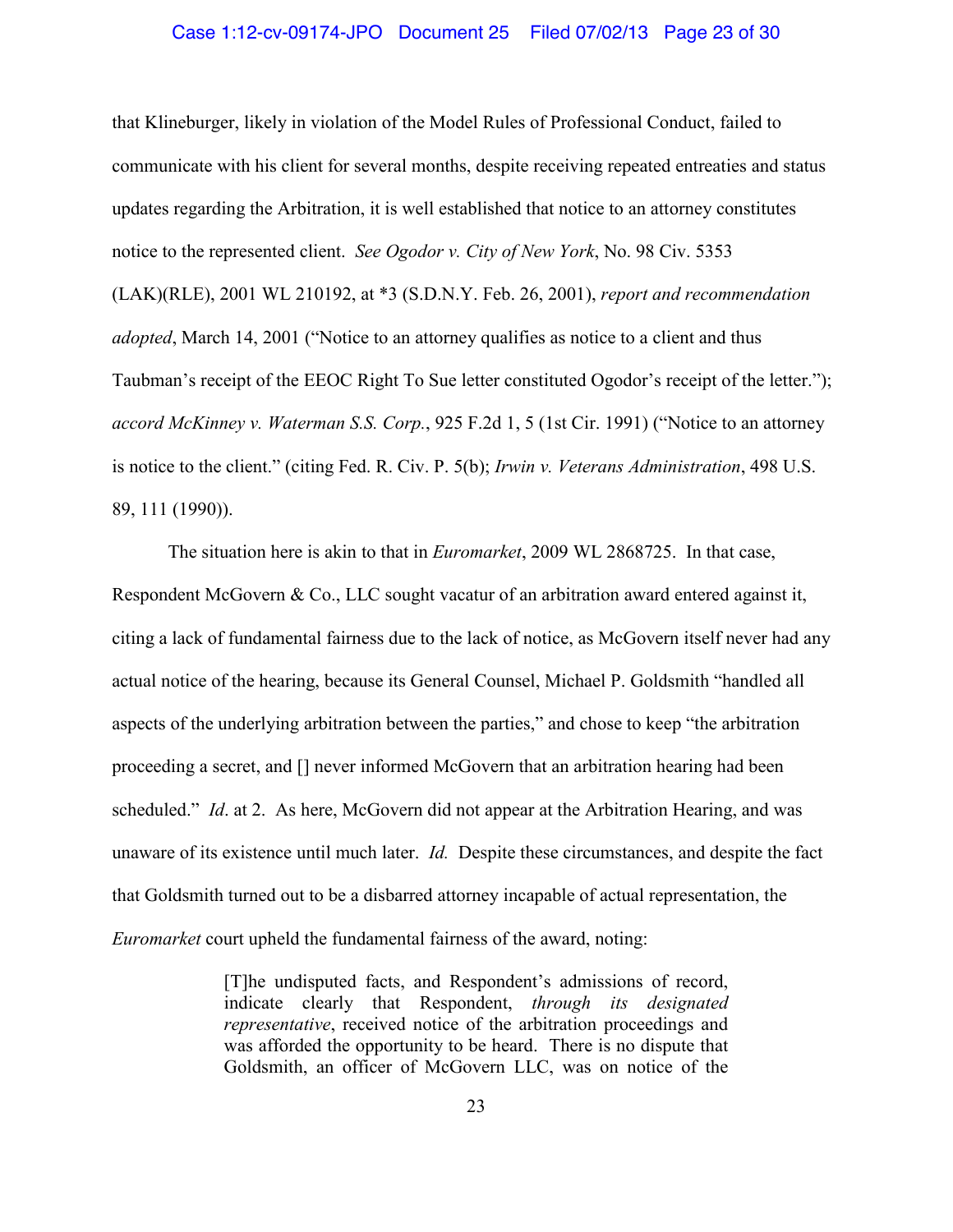arbitration proceedings and of the hearing. Goldsmith participated in the preliminary hearing, during which the June evidentiary hearing date was set. He communicated with the AAA via facsimile and email. Goldsmith's own adjournment request indicates that he was aware of the date of the hearing. Additionally a March 3, 2008, letter from the AAA reminded the parties that the arbitration could proceed, pursuant to the AAA Rules, in the absence of any party who, after due notice, failed to be present or to obtain an adjournment.

*Id.* at \*5 (internal citations omitted) (emphasis added). At bottom, Arbitrator Katz, together with MUO and JAMS, like the arbitrator and petitioners in *Euromark*, "provided the requisite notice to Respondent's representative," "did not prevent Respondent from presenting evidence, or limit the type of evidence that Respondent could present, nor . . . prevent Respondent from crossexamining witnesses or otherwise defending its position." *Id.* In sum, Klineburger's "alleged failure to communicate properly with his client and the resultant [award] [] cannot be attributed to any flaw in the arbitral proceedings." *Id.* Moreover, as in *Euromark*, Arbitrator Katz "did not merely enter a default judgment against Respondent for failure to appear at the hearing." *Id.* Instead, he carefully considered the evidence presented and the relevant law.

Second, both Monnin and Klineburger contend that the lack of valid notice is underscored by the fact that neither JAMS nor MUO ever provided Klineburger with a copy of the signed contract in which Monnin agreed that all disputes with MUO would be submitted to mediation and, if unresolvable, to arbitration. (*See* Klineburger Decl., ¶ 24 ("Having received no substantive response from JAMS, I believed the matter to be resolved. No signed arbitration agreement had been produced between Miss Universe and Monnin; even if there was a signed agreement it terminated when she resigned; and there was no signed agreement with JAMS."); *id.*, ¶ 33 ("The first time I saw any signed arbitration agreement was when Miss Universe attached one to its Petition to Confirm the Final Arbitration Award filed in this Court.").) These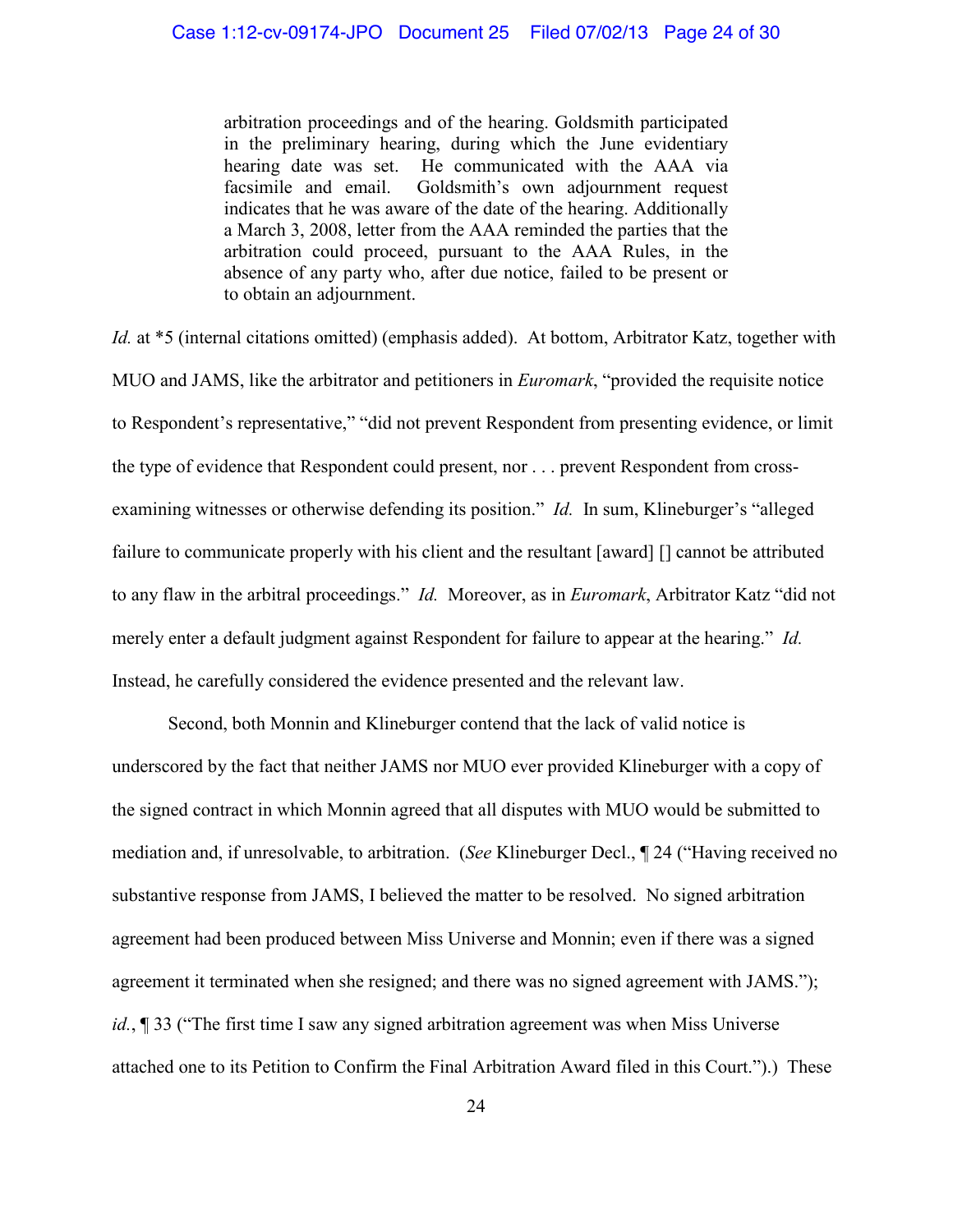#### Case 1:12-cv-09174-JPO Document 25 Filed 07/02/13 Page 25 of 30

assertions, however, do not nullify the valid notice of the Arbitration proceedings, nor do they present a valid excuse for non-participation. It is well established that "[r]efusal to participate in an arbitration proceeding is not required in order to preserve an objection to arbitrability. On the contrary, the purpose of the Federal Arbitration Act is to encourage participation." *Nat'l Ass'n of Broadcast Employees & Technicians AFL-CIO v. Nat'l Broadcasting Co.*, 707 F. Supp. 124, 130 (S.D.N.Y. 1988); *cf. Bridgepointe Master Fund Ltd. v. Biometrx, Inc.*, No. 09 Civ. 6874, 2009 WL 4756440, at \*3 (S.D.N.Y. Dec. 11, 2009) ("While BMRX complains of short notice, in fact, it had ample notice of the arbitration. Instead, it deliberately chose not to participate. Indeed, it appears in light of its non-performance of the financial agreement and failure to pay the amount due and owing, which it does not contest, the BMRX made a tactical choice to absent itself from the arbitration."); *see also Michaels v. Mutual Marine Office, Inc.*, 472 F. Supp. 26, 31 (S.D.N.Y. 1979) (noting that participation in an arbitration proceeding "clearly" can be "without prejudice to [a] [] denial of liability"). Accordingly, Monnin could have preserved her apparent objection to arbitrability while nevertheless participating in the process. Moreover, JAMS' alleged failure to provide Klineburger with a copy of the Agreement between Monnin and MUO is a red herring for two reasons. First, Monnin herself had signed the Agreement and it was part of the record for the Arbitration proceedings, and second, Klineburger failed even to serve document requests on MUO's counsel that encompassed the Agreement, as he refused to participate in *any* pre-Hearing briefing or exchange.

In sum, the record establishes that Monnin received ample notice—both actual and constructive through her counsel—of the Arbitration proceedings. The onus was on her to inquire as to the status of those proceedings when she had heard nothing from her counsel, MUO, or JAMS for several months. Moreover, Monnin's apparent objections to arbitrability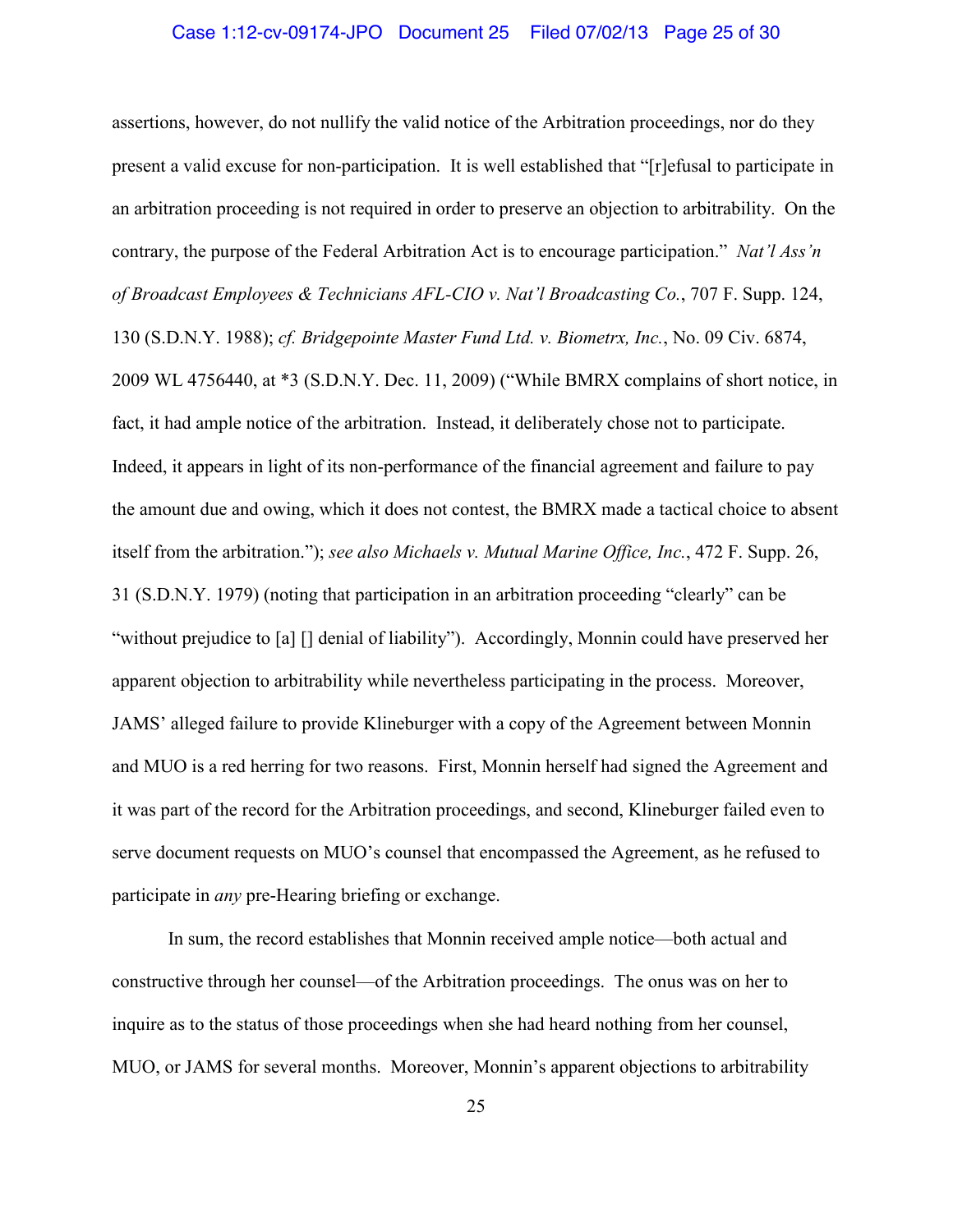### Case 1:12-cv-09174-JPO Document 25 Filed 07/02/13 Page 26 of 30

could have been preserved despite her participation. Thus, the Arbitration was not fundamentally unfair.

# **3. Conduct of Monnin's Counsel**

Although not grounds for vacatur, the Court notes the apparent deficiency of Klineburger's representation of his client, Monnin, throughout these proceedings.

Klineburger undisputedly held himself out as Monnin's counsel and representative for both the Arbitration and other "ancillary proceedings," only to later disavow this relationship, informing Monnin that he is not licensed to practice in New York, and thus, was unable to give her advice on the Arbitration matter. Additionally, Klineburger directed JAMS and MUO to cease all direct contact with Monnin, but admittedly failed to communicate with her regarding the status of the Arbitration for months at a time, in clear contravention of the Rules of Professional Conduct. *See, e.g.*, Model Rules of Prof'l Conduct R. 1.4(a)-(b) ("A lawyer shall: . . . reasonably consult with the client about the means by which the client's objectives are to be accomplished; [] keep the client reasonably informed about the status of the matter; . . . and . . . [] [a] lawyer shall explain a matter to the extent reasonably necessary to permit the client to make informed decisions regarding the representation.").

Moreover, Klineburger, without citing any authority, and without any apparent consideration of the consequences of non-participation, repeatedly asserted that his client was simply not required to engage in mediation or arbitration, as provided for in the applicable Agreement. Seemingly oblivious to the facts that (1) the Arbitration could, and would, proceed in Monnin's absence; and (2) the law permitted Monnin to participate without conceding arbitrability, Klineburger ignored all entreaties and document requests, failed to draft a prehearing brief, and did not represent his client in the Arbitration, despite claiming to serve as her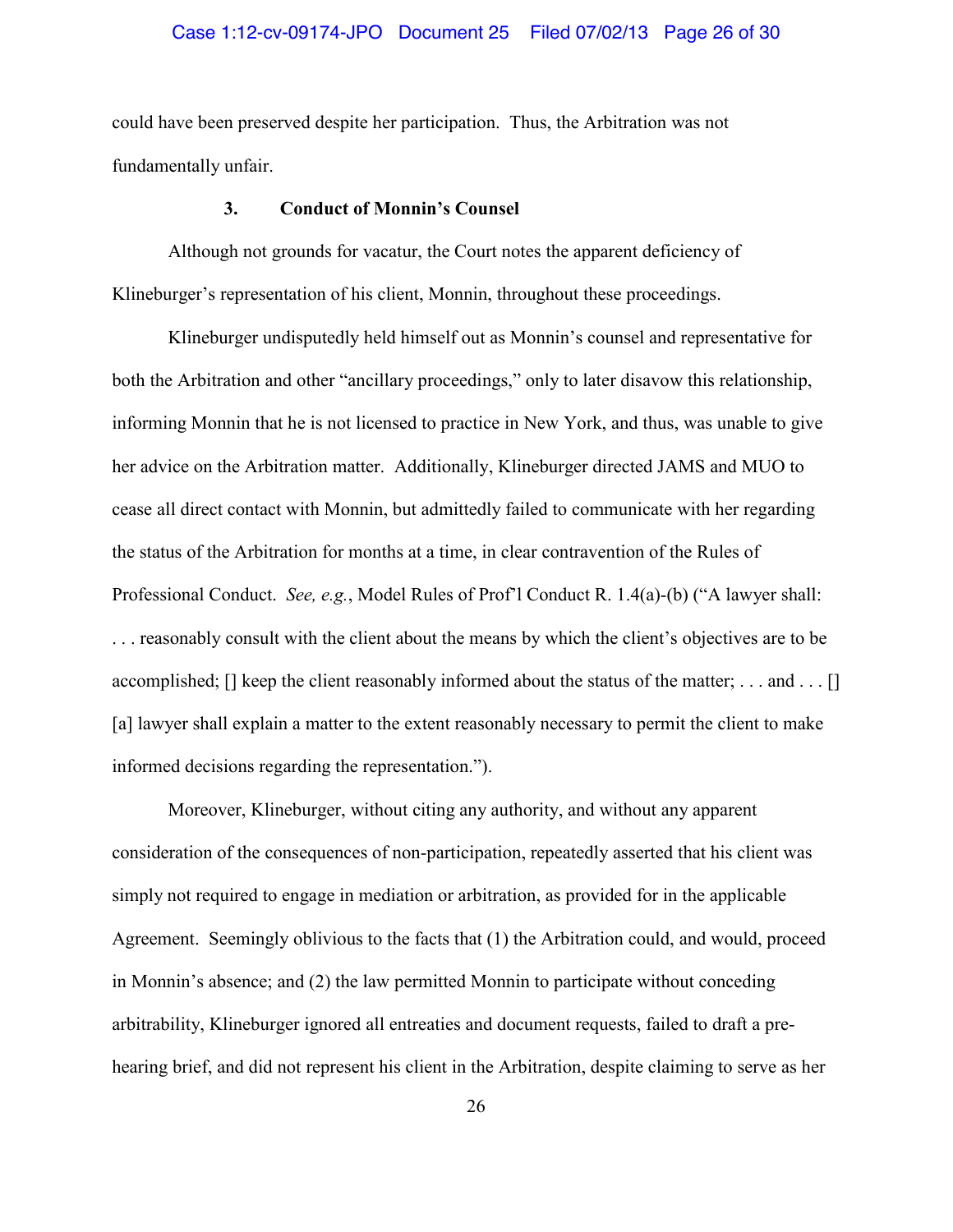### Case 1:12-cv-09174-JPO Document 25 Filed 07/02/13 Page 27 of 30

counsel and representative. *See id.* R. 1.1 ("A lawyer shall provide competent representation to a client. Competent representation requires the legal knowledge, skill, thoroughness and preparation reasonably necessary for the representation."); *id.* R. 1.3 ("A lawyer shall act with reasonable diligence and promptness in representing a client."). Klineburger's contention that he, in good faith, believed that Monnin was not bound by the Agreement excuses neither his failure to communicate with her, nor his choice not to engage in document discovery or exhibit designations, which would have likely resulted in production of the very Agreement he repeatedly claimed to disavow.

Monnin, as the individual affected by, and initially served with, the Statement of Claim, cannot be absolved entirely for her indifference to the proceedings that occurred, over the course of several months, without her participation. Nevertheless, it does well to note that Monnin was repeatedly advised by counsel that she need not participate in the Arbitration. Blindly, but perhaps understandably, Monnin put her trust in her attorney, believing that he would represent her interests to the best of his ability throughout the Arbitration process. Unfortunately, Klineburger chose to ignore the responsibilities owed to his client, along with the ethical duties governing his profession. And while the notice given to Monnin and Klineburger was legally valid, and the arbitral process fundamentally fair, Monnin is now faced with dire consequences due, in no small part, to her counsel's ineptitude, which constitutes a harsh result.

# **C. Manifest Disregard of the Law**

Finally, Monnin seeks vacatur of the Arbitration Award on the ground that Arbitrator Katz exhibited a manifest disregard for the law, as defined by the Second Circuit in *Jock*. *See*  646 F.3d at 121-22 ("In addition to the section 10(a) grounds for vacatur, we have recognized a judicially-created ground, namely that 'an arbitral decision may be vacated when an arbitrator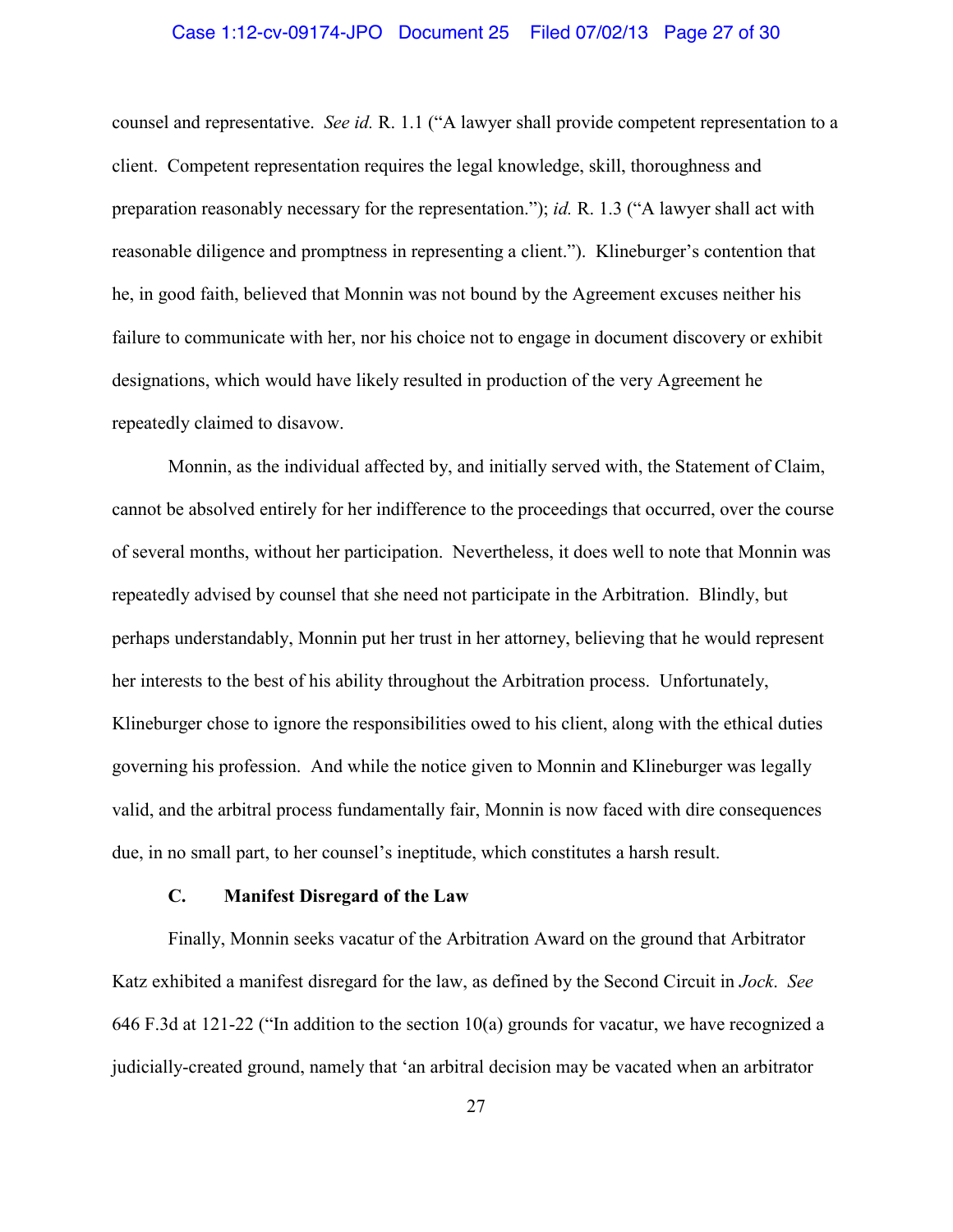### Case 1:12-cv-09174-JPO Document 25 Filed 07/02/13 Page 28 of 30

has exhibited a manifest disregard of law.'" (quoting *Westerbeke Corp.*, 304 F.3d at 208 (footnote omitted)).

"A party seeking to vacate an arbitration award on the basis of manifest disregard of the law must satisfy a two-pronged test, proving that: '(1) the arbitrator knew of a governing legal principle yet refused to apply it or ignored it altogether, and (2) the law ignored by the arbitrator was well defined, explicit, and clearly applicable to the case.'" *Gottdiener*, 462 F.3d at 110-11. Manifest disregard is a rigorous standard, and it reflects far "more than error or misunderstanding with respect to the law." *Id*. at 111 (quoting *Merrill Lynch, Pierce, Fenner & Smith, Inc. v. Bobker*, 808 F.2d 930, 933 (2d Cir. 1986) (quotations omitted)). The Second Circuit clarified in *DiRussa* that manifest disregard does not refer to merely a "controlling legal principle" and "obvious error" in ignoring it; by contrast, "the term 'disregard' implies that the arbitrator appreciates the existence of a clearly governing legal principle but decides to ignore or pay no attention to it." *DiRussa*, 121 F.3d at 821 (quoting *Bobker*, 808 F.2d at 933)).

Here, Monnin contends that Arbitrator Katz correctly stated, and was accordingly well aware of, the controlling precedent on defamation, but nevertheless refused to apply the law. (*See* Monnin Opp. at 24-25.) The crux of Monnin's argument is that "there was absolutely no evidence offered at the arbitration hearing to suggest Sheena's comments caused BP to cancel its sponsorship." *(Id.* at 25.) The Court disagrees.

First, Arbitrator Katz carefully considered the evidence before him, describing various ways in which Monnin's statements resulted in "immediate economic consequences" for MUO, including the loss of BP's sponsorship. (*See* Final Award, at 14.) The Award painstakingly examines the evidence provided with respect to the traditional relationship between the Miss Universe Pageant and the host site, discussing the importance of the "site fee" as a source of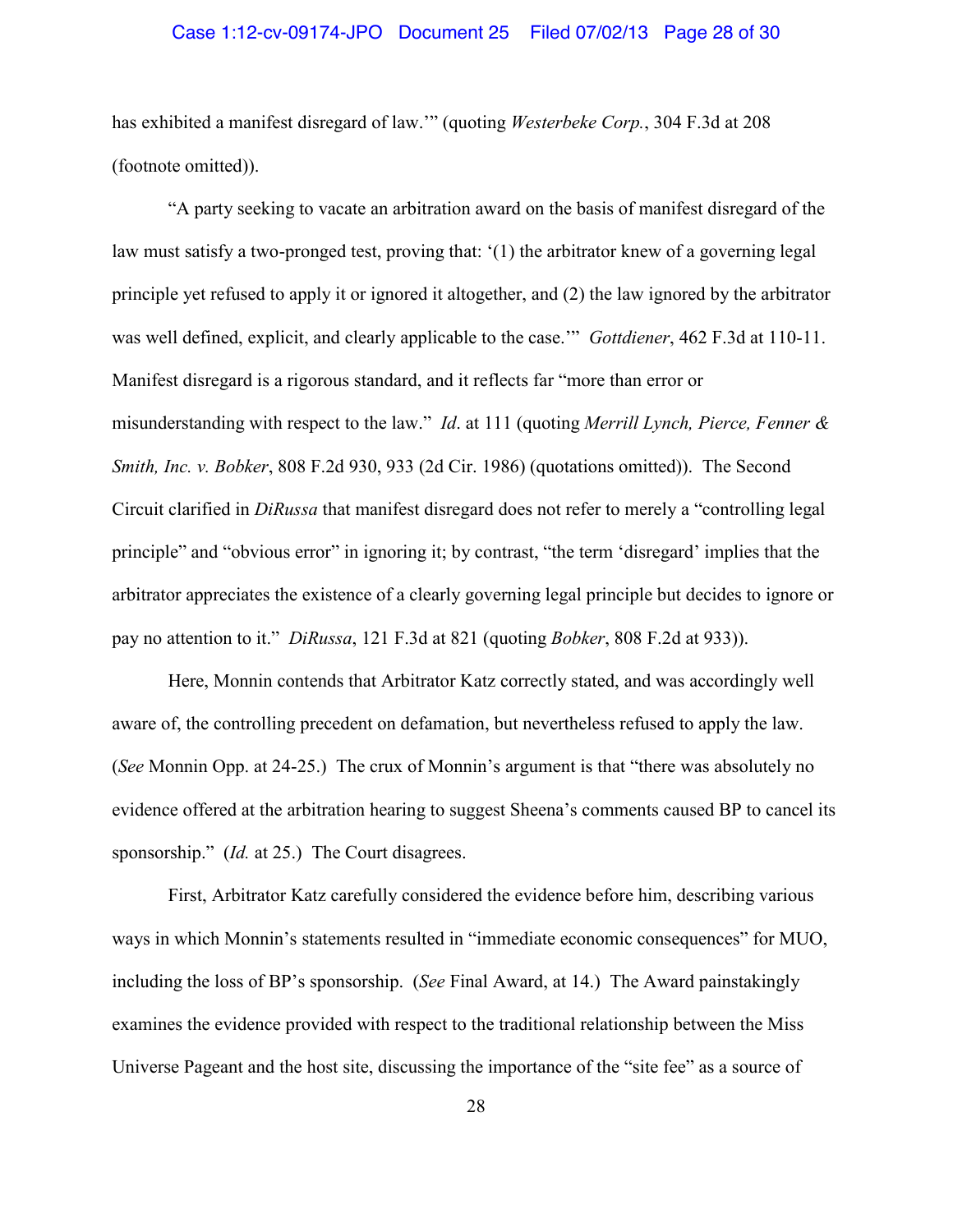revenue for MUO. *(Id.* at 12.) Accordingly, there is far more than a "barely colorable" justification for the result reached in Arbitrator Katz's decision. And second, Monnin's argument with respect to manifest disregard is ultimately a disagreement with Arbitrator Katz's factual findings: namely, that the evidence revealed that the BP sponsorship was lost as a result of Monnin's statements. Manifest disregard would have been reflected if Arbitrator Katz knew of the requirement that MUO prove causation, for example, but chose not to demand it of them, regardless of this knowledge. The vacatur that Monnin seeks on this ground is nothing more than a disagreement with Arbitrator Katz's application of the admittedly correct legal standard. *See, e.g.*, *Wallace v. Buttar*, 378 F.3d 182, 190 (2d Cir. 2004) ("A federal court cannot vacate an arbitral award merely because it is convinced that the arbitration panel made the wrong call on the law. On the contrary, the award 'should be enforced, despite a court's disagreement with it on the merits, if there is a *barely colorable justification* for the outcome reached.'" (quoting *Banco de Seguros del Estado v. Mutual Marine Office, Inc.*, 344 F.3d 255, 260 (2d Cir. 2003) (emphasis in original)). Accordingly, vacatur is inappropriate, as Arbitrator Katz did not manifestly disregard the law in reaching his decision.

# **IV. Conclusion**

The Court does not take lightly that Monnin is compelled to pay what is a devastating monetary award. Moreover, Monnin undeniably is suffering from her poor choice of counsel, who unconscionably chose to absent himself from the Arbitration proceedings, advised Monnin to do the same, and presented no evidence on her behalf over the course of several months. Although Monnin should have initially engaged in mediation and later, remained diligent over the course of the Arbitration process, it is clear from the record that she was woefully unaware of